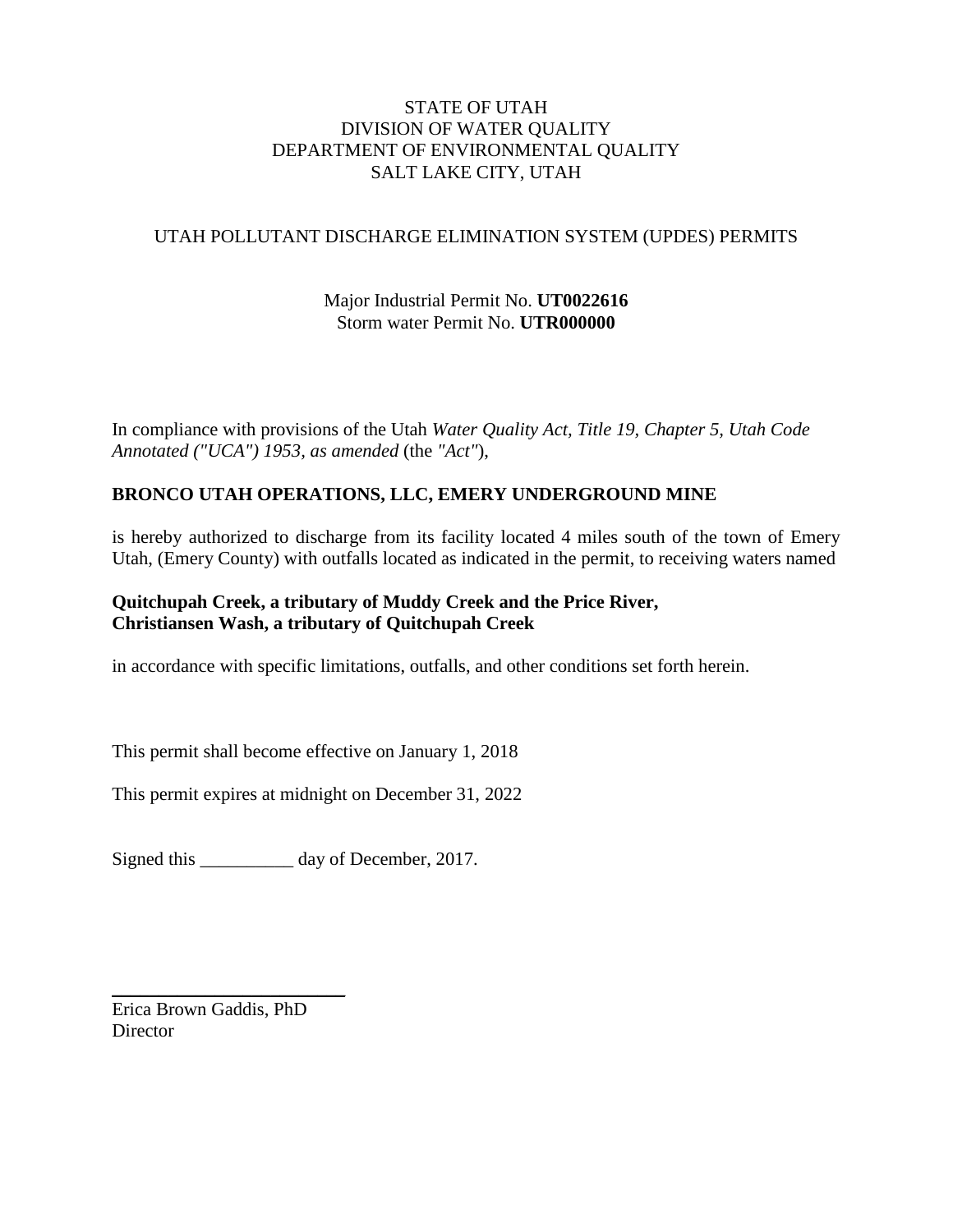## DISCHARGE PERMIT NO. UT0022616 **Major Industrial Facility**

Table of Contents

| Outline                                                        | <u>Page Number</u> |
|----------------------------------------------------------------|--------------------|
|                                                                |                    |
|                                                                |                    |
|                                                                |                    |
|                                                                |                    |
|                                                                |                    |
|                                                                |                    |
|                                                                |                    |
|                                                                |                    |
|                                                                |                    |
|                                                                |                    |
|                                                                |                    |
|                                                                |                    |
| III. MONITORING, RECORDING & GENERAL REPORTING REQUIREMENTS 19 |                    |
|                                                                |                    |
|                                                                |                    |
|                                                                |                    |
|                                                                |                    |
|                                                                |                    |
|                                                                |                    |
|                                                                |                    |
|                                                                |                    |
|                                                                |                    |
|                                                                |                    |
|                                                                |                    |
|                                                                |                    |
|                                                                |                    |
|                                                                |                    |
|                                                                |                    |
|                                                                |                    |
|                                                                |                    |
|                                                                |                    |
|                                                                |                    |
|                                                                |                    |
|                                                                |                    |
|                                                                |                    |
|                                                                |                    |
|                                                                |                    |
|                                                                |                    |
|                                                                |                    |
|                                                                |                    |
|                                                                |                    |
|                                                                |                    |
|                                                                |                    |
|                                                                |                    |
|                                                                |                    |
|                                                                |                    |
|                                                                |                    |
|                                                                |                    |
|                                                                |                    |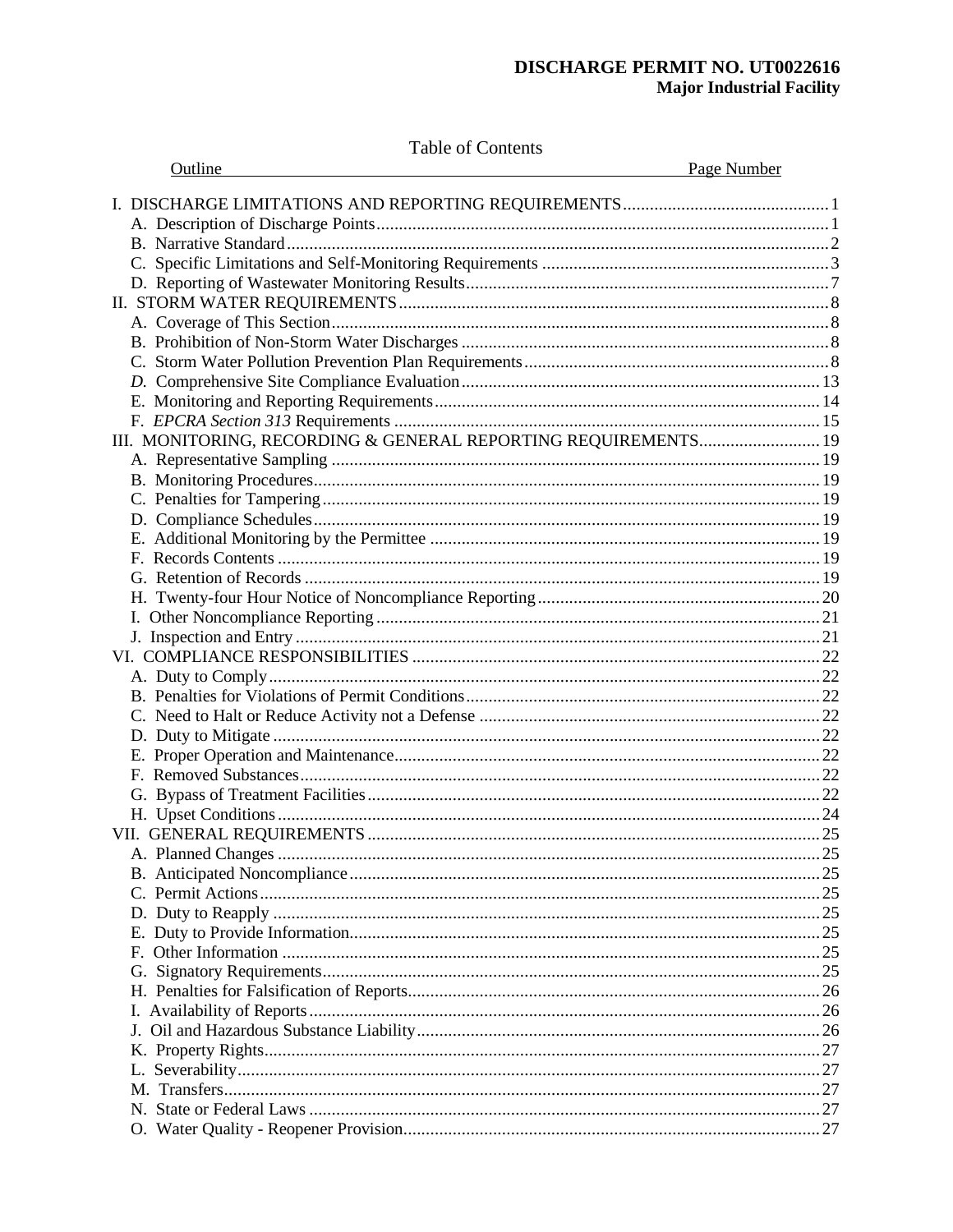## DISCHARGE PERMIT NO. UT0023680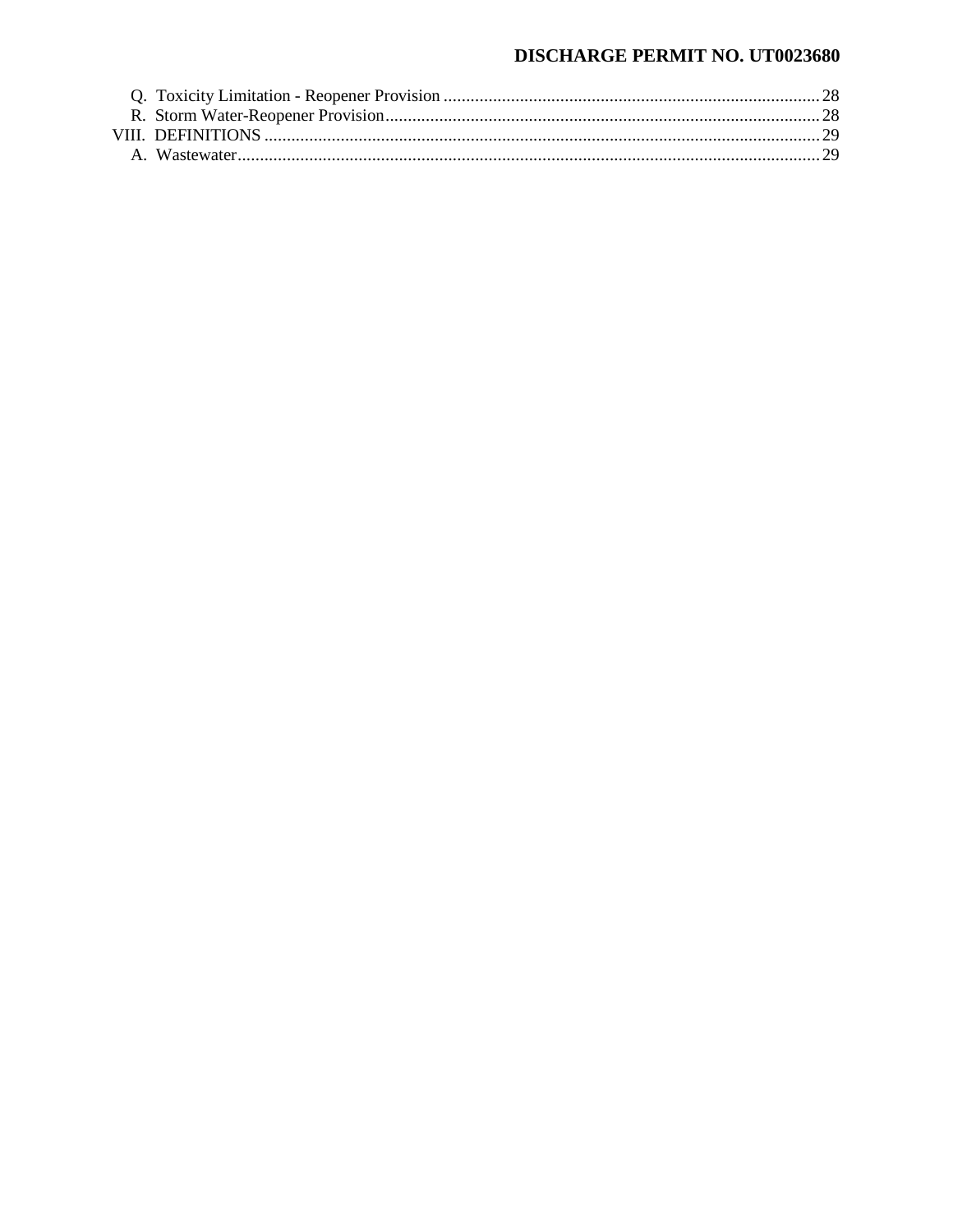## I. DISCHARGE LIMITATIONS AND REPORTING REQUIREMENTS

<span id="page-3-1"></span><span id="page-3-0"></span>A. Description of Discharge Points. The authorization to discharge provided under this permit is limited to those outfalls specifically designated below as discharge locations. Discharges at any location not authorized under a UPDES permit are violations of the *Act* and may be subject to penalties under the *Act*. Knowingly discharging from an unauthorized location or failing to report an unauthorized discharge may be subject to criminal penalties as provided under the *Act*.

| <b>Outfall Numbers</b> | <b>Location of Discharge Outfalls</b>                                                                                                  |
|------------------------|----------------------------------------------------------------------------------------------------------------------------------------|
| 001                    | Discharge of mine water at latitude 38° 51"<br>38' and longitude 111° 16" 09' from Sediment<br>Pond #1 to Quitchupah Creek.            |
| 002                    | Discharge of storm water at latitude 38° 51"<br>34' and longitude 111° 15" 24' from Sediment<br>Pond #2 to Quitchupah Creek.           |
| 003                    | Discharge of mine water at latitude 38° 52"<br>33' and longitude 111° 16" 53' from Sediment<br>Pond #6 to Quitchupah Creek.            |
| 004                    | Discharge of mine water at latitude 38° 52"<br>48' and longitude 111° 16" 51' from Sediment<br>Farmers Pond to Quitchupah Creek.       |
| 005                    | Discharge of mine water at latitude 38° 51"<br>34' and longitude 111° 15" 23' from Sediment<br>Pond #3 to Quitchupah Creek.            |
| 006                    | Discharge of storm water at latitude 38° 51"<br>32' and longitude 111° 15" 30' from Sediment<br>Pond #3 to Quitchupah Creek.           |
| 007                    | Discharge of storm water at latitude 38° 51"<br>45' and longitude 111° 15" 45' from Sediment<br>Pond #5 to Quitchupah Creek.           |
| 008                    | Slurry emergency discharge at latitude 38° 51"<br>45' and longitude 111° 16" 15' from proposed<br>Sediment Pond #7 to Quitchupah Creek |
| 009                    | Discharge of storm water at latitude 38° 52"<br>30' and longitude 111° 14" 08' from Sediment<br>Pond #9 to Christiansen Wash.          |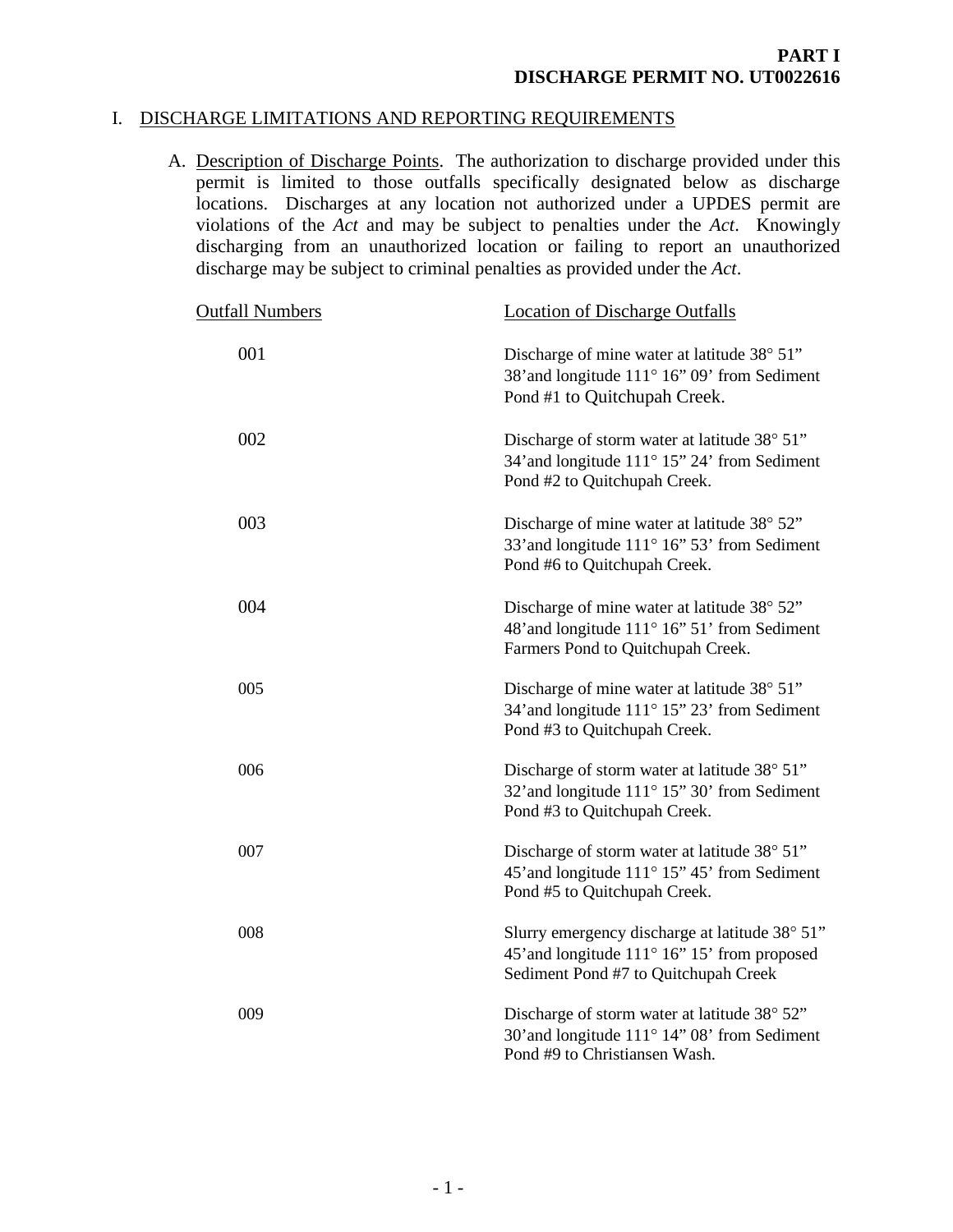<span id="page-4-0"></span>B. Narrative Standard. It shall be unlawful, and a violation of this permit, for the permittee to discharge or place any waste or other substance in such a way as will be or may become offensive such as unnatural deposits, floating debris, oil, scum, or other nuisances such as color, odor or taste, or cause conditions which produce undesirable aquatic life or which produce objectionable tastes in edible aquatic organisms; or result in concentrations or combinations of substances which produce undesirable physiological responses in desirable resident fish, or other desirable aquatic life, or undesirable human health effects, as determined by a bioassay or other tests performed in accordance with standard procedures.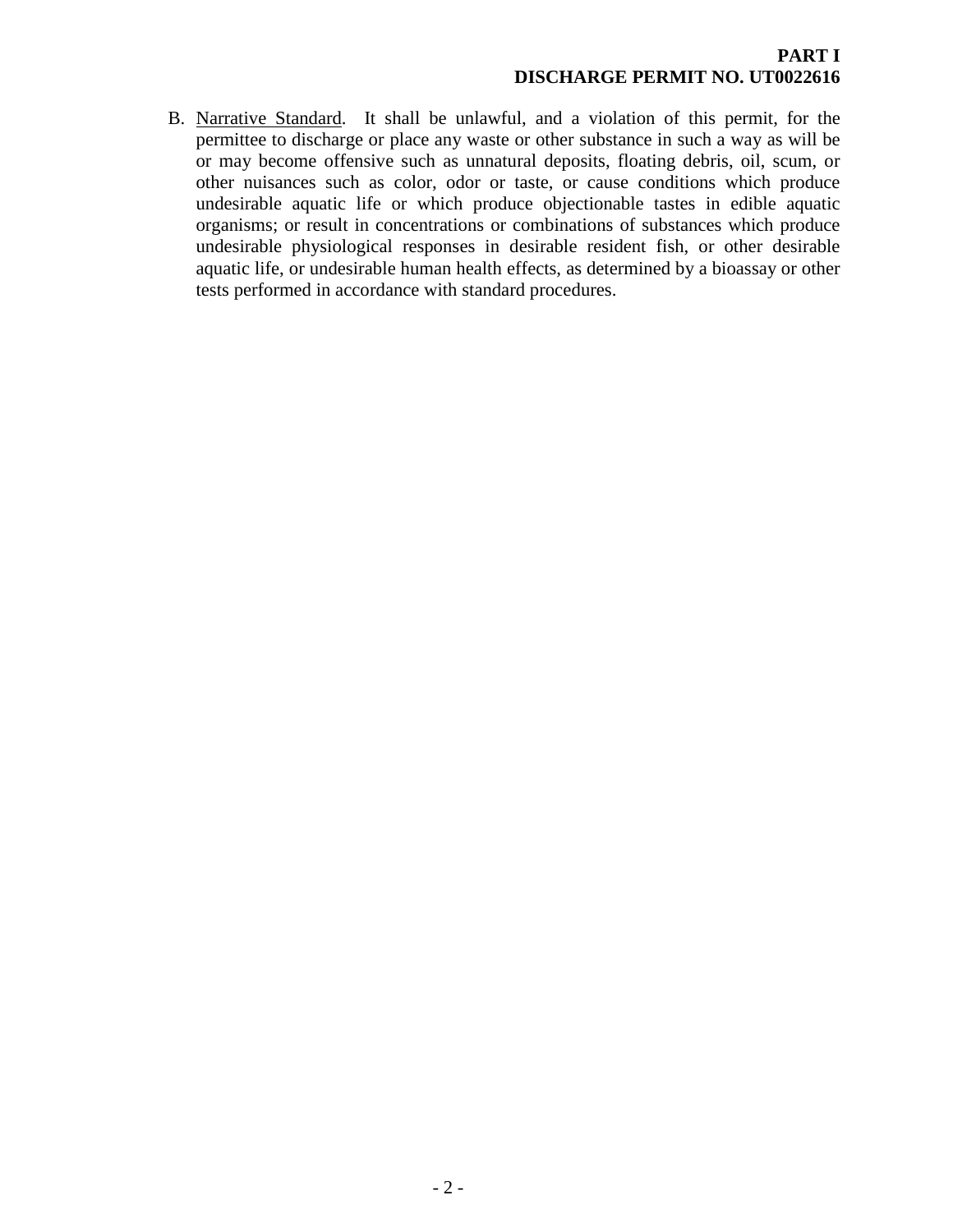## C. Specific Limitations and Self-Monitoring Requirements.

<span id="page-5-0"></span>1. Effective immediately and lasting the duration of this permit, the permittee is authorized to discharge from Outfalls 001-009. Such discharges shall be limited and monitored by the permittee as specified below:

|                                   | Effluent Limitations *a   |                       |                   |                  |                                |
|-----------------------------------|---------------------------|-----------------------|-------------------|------------------|--------------------------------|
| Parameter                         | Maximum<br>Monthly<br>Avg | Maximum<br>Weekly Avg | Yearly<br>Average | Daily<br>Minimum | Daily<br>Maximum               |
| Total Flow *a*b                   | 1.5                       |                       |                   |                  |                                |
| TSS, mg/L                         | 25                        | 35                    | --                |                  | 70                             |
| Sulfate, $mg/L*g$                 |                           |                       |                   |                  | 3,366                          |
| TDS, mg/L                         | $- -$                     |                       | --                |                  | 4,766                          |
| WET, Chronic<br>Biomonitoring*c*e |                           |                       |                   |                  | $IC_{25}$<br>48.9%<br>effluent |
| Oil & Grease, $mg/L * d$          | --                        |                       |                   |                  | 10.0                           |
| pH, Standard Units                |                           |                       |                   | 6.5              | 9                              |
| Total Iron, mg/L                  | --                        |                       | --                |                  | 1.4                            |
| <b>Sanitary Waste</b>             |                           |                       |                   |                  | None                           |

| Self-Monitoring and Reporting Requirements *a                                                                                                                                   |                              |                                                  |                                                  |  |
|---------------------------------------------------------------------------------------------------------------------------------------------------------------------------------|------------------------------|--------------------------------------------------|--------------------------------------------------|--|
| Parameter                                                                                                                                                                       | Frequency                    | Sample Type                                      | Units                                            |  |
| Total Flow *b                                                                                                                                                                   | <b>Twice Monthly</b>         | Recorder                                         |                                                  |  |
| <b>TSS</b>                                                                                                                                                                      | <b>Twice Monthly</b><br>Grab |                                                  | mg/L                                             |  |
| pH                                                                                                                                                                              | <b>Twice Monthly</b>         | Grab                                             | <b>SU</b>                                        |  |
| WET – Biomonitoring $\text{*c} \text{*e}$<br>Quarterly, Alternating<br>Species each quarter when<br>Ceriodaphnia - Chronic<br>Fathead Minnows – Chronic<br>mine is discharging. |                              | Composite<br>Composite<br>Composite<br>Composite | Pass/Fail<br>Pass/Fail<br>Pass/Fail<br>Pass/Fail |  |
| Oil & Grease *d                                                                                                                                                                 | When Sheen Observed          | Grab                                             | mg/L                                             |  |
| TDS, $mg/L$                                                                                                                                                                     | Monthly                      | Composite                                        | mg/L                                             |  |
| Sulfate, $mg/L$                                                                                                                                                                 | Monthly                      | Composite                                        | mg/L                                             |  |
| <b>Sanitary Waste</b>                                                                                                                                                           | Monthly                      | Visual                                           |                                                  |  |
| $Metals*f$                                                                                                                                                                      | Monthly                      | Grab                                             | mg/L                                             |  |

\*a See Definitions, *Part VIII*, for definition of terms.

- \*b Flow measurements of effluent volume shall be made in such a manner that the permittee can affirmatively demonstrate that representative values are being obtained.
- \*c Chronic WET monitoring is required on outfalls 001, 003, 004, and 005 only. Each chronic WET test shall alternate between Ceriodaphnia and the fathead minnows.
- \*d Oil & Grease sampled when sheen is present or visible. If no sheen is present or visible, report NA.
- \*e Monitoring frequency will be annually while mine is idle and quarterly at commencement of mining activities.
- \*f 10 monthly sampling events for metals shall occur during the first 10 months that Bronco Emery Mine is discharging. These months are not required to be consecutive. Reasonable potential will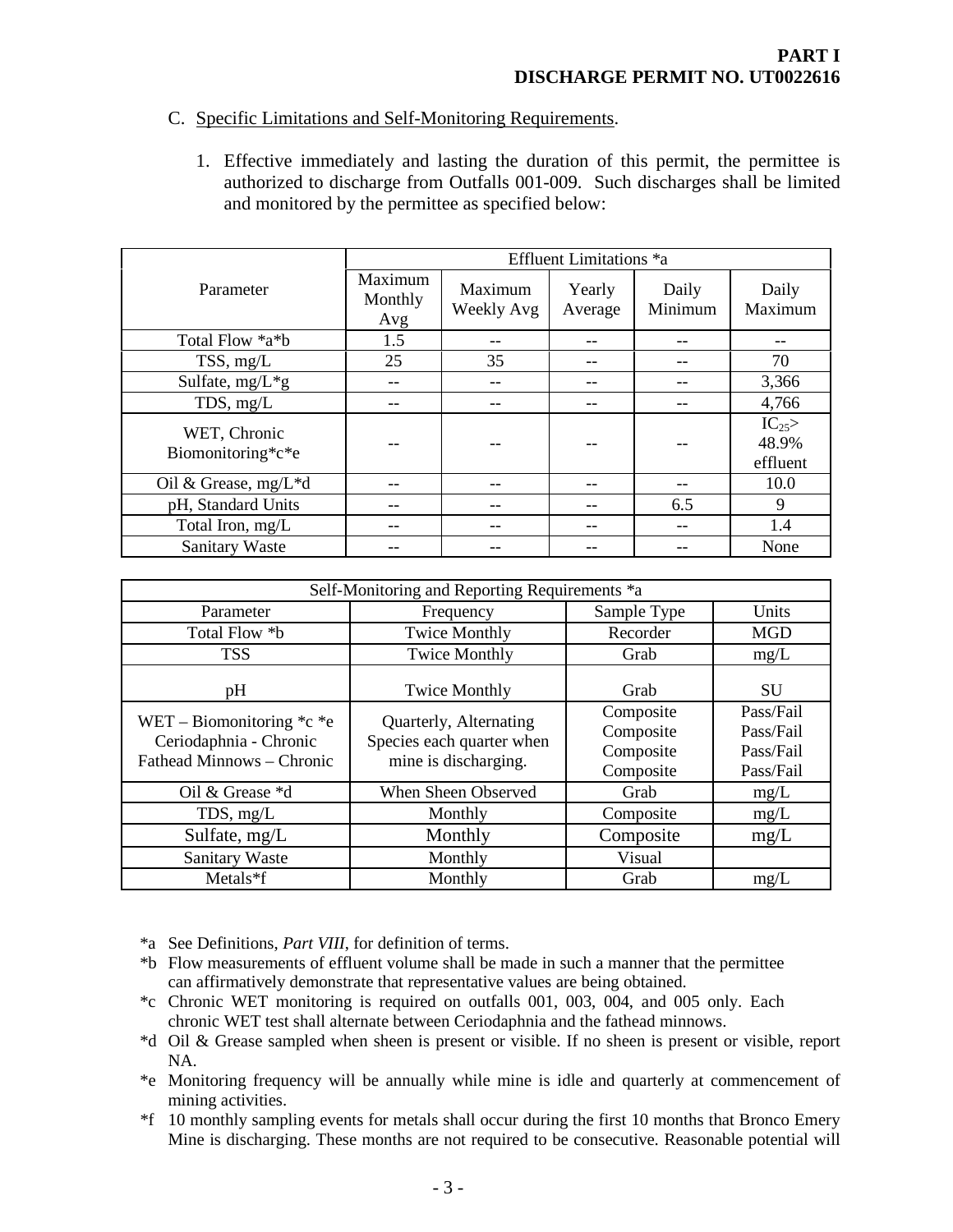then be conducted on this data set. RP analysis for arsenic, cadmium, chromium, copper, mercury, nickel, selenium, lead, silver, zinc and cyanide will be conducted.

\*g Sulfate and TDS sampling events shall occur concurrently.

- 2. Samples collected in compliance with the monitoring requirements specified above shall be collected at all outfalls prior to mixing with the receiving water.
- 3. Should any discharge or increase in the volume of a discharge caused by precipitation within any 24-hour period that is less than or equal to the 10-year, 24-hour precipitation event (or snowmelt of equivalent volume) may, at outfalls 002, substitute the following limitations for the limitations contained in *Part I.C.1.* All other limitations and monitoring not listed below remain the same.

|                                          | <b>Alternative Effluent Limitations</b> |         |         |         |
|------------------------------------------|-----------------------------------------|---------|---------|---------|
| Parameter                                | Average                                 | Average | Minimum | Maximum |
|                                          | Monthly                                 | Weekly  | Daily   | Daily   |
| Flow, MGD                                | Report                                  |         |         | Report  |
| pH, standard units                       |                                         |         | 6.0     | 9.0     |
| Settleable solids (SS), milliliter/liter |                                         |         |         | 0.5     |
| Total Suspended Solids (TSS), mg/L       | Report                                  | Report  |         | Report  |
| Total Iron, mg/L                         |                                         |         |         | Report  |
| Total Dissolved Solids (TDS) mg/L        | Report                                  |         |         | Report  |

In order to substitute the above limitations, the sample collected during the storm event must be analyzed for all permitted parameters specified under *Part I.C.1*. Such analyses shall be conducted on either grab or composite samples. All manual pond dewatering must meet all limitations of *Part I.C.1*.

4. The operator shall have the burden of proof that the increase in discharge was caused by the applicable precipitation event described in *Part I.C.3* and *I.C.4*. The alternate limitations in *Part I.C.3* and *I.C.4* shall not apply to treatment systems that treat exclusively underground mine water (i.e. Outfalls 001 and 003 and 004). The alternate limitations apply to Outfalls 002, 006, 007, 008 and 009 only.

For rainfall, to waive TSS and total iron limitations, the permittee must prove that the discharge occurred during the precipitation event, or within 48 hours after measurable precipitation has stopped. In addition, to waive settleable solids limitations, the permittee must prove that the discharge occurred during the precipitation event, or within 48 hours after precipitation greater than the 10-year, 24-hour event has stopped.

For snowmelt, to waive TSS and total iron limitations, the permittee must prove that the discharge occurred during pond inflow from the snow melt event, or within 48 hours after pond inflow has stopped. In addition, to waive settleable solids limitations, the permittee must prove that the discharge occurred during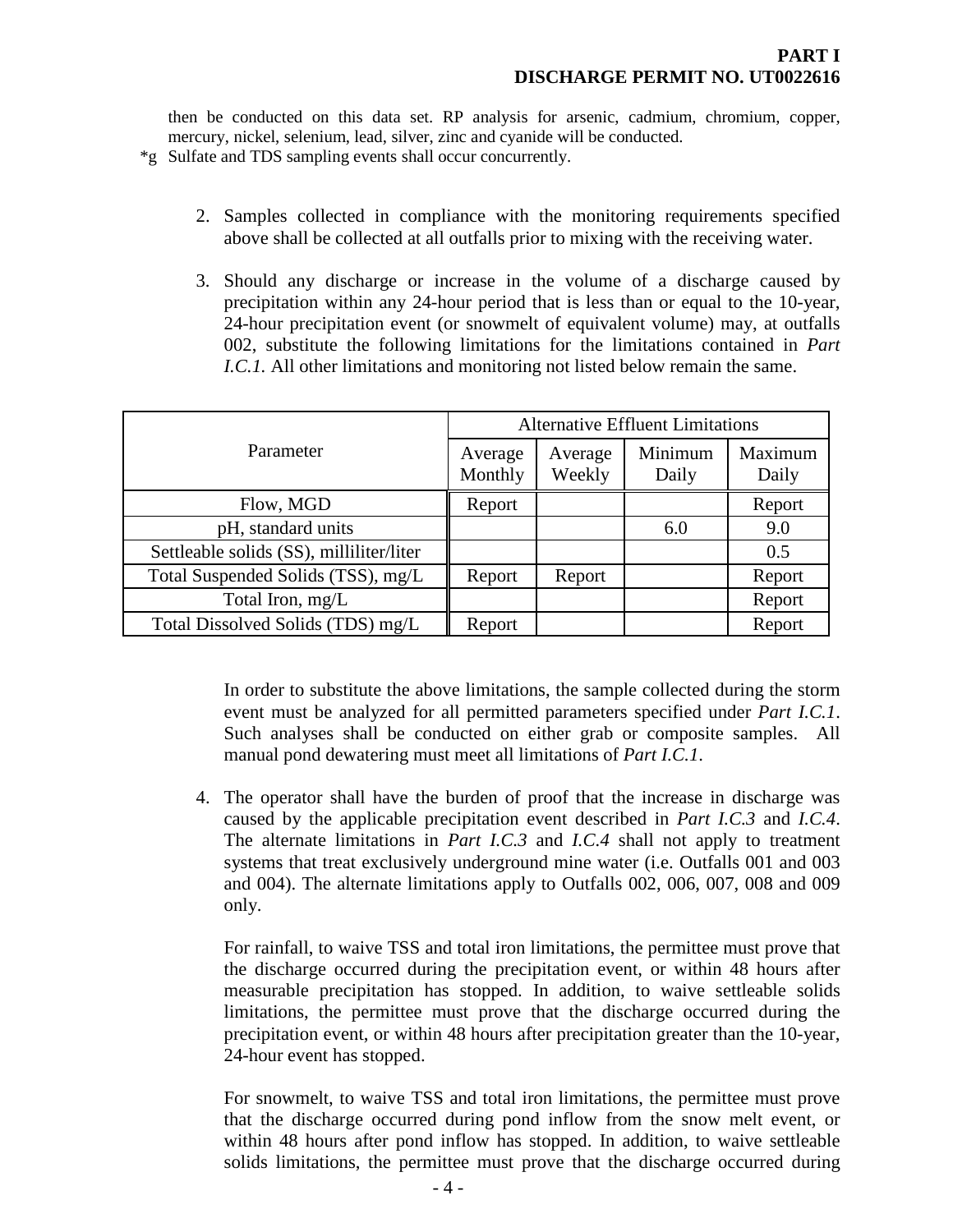pond inflow from the snow melt event, or within 48 hours after pond inflow volume greater than the 10-year, 24-hour event has stopped.

The permittee must submit documentation that the treatment facilities were properly operated and maintained prior to and during the storm event with any request for relief from primary limitations. The division shall determine the adequacy of proof. As part of this determination, the division shall evaluate whether the permittee could have controlled the discharge in such a manner that primary limitations could have been met, whether proper sediment storage levels were maintained and the ponds had sufficient water and sediment capacity for the storm event, plus other relevant factors. All manual pond dewatering must meet all limitations of *Part I.C.1*.

All data/documentation required by the permittee which cannot be reported on applicable discharge monitoring report forms (DMRs) shall be reported in a letter as an attachment to the DMR. Submittal of documentation of containment, maintenance and precipitation records above does not exempt the permittee from the notification requirements of this permit.

5. Chronic Whole Effluent Testing. Effective immediately, the permittee shall quarterly conduct chronic short-term toxicity tests on a composite sample of the final effluent. The sample shall be collected at outfalls 001,003, 004 and 005.

The monitoring frequency shall be quarterly when the mine is operational and yearly otherwise. Samples shall be collected on a two-day progression; i.e., if the first sample is on a Monday, during the next sampling period, sampling shall be on a Wednesday. If chronic toxicity is detected, the test shall be repeated in less than four weeks from the date the initial sample was taken. The need for any additional samples, and/or a Toxicity Reduction Evaluation (TRE), see *Part I.C.4.b* shall be determined by the Director. If the second test shows no chronic toxicity, routine monitoring shall be resumed.

*Chronic whole effluent Testing.* The chronic toxicity tests shall be conducted in general accordance with the procedures set out in the latest revision of *Short-Term Methods for Estimating the Chronic Toxicity of Effluents and Receiving Water to Freshwater Organisms, 4th Edition, (EPA 821-R-02-013), October 2002* as per 40 CFR 136.3(a) *TABLE 1A-LIST OF APPROVED BIOLOGICAL METHODS.* Test species shall consist of Ceriodaphnia dubia and Pimephales promelas (fathead minnow).

Chronic toxicity occurs when the  $IC_{25}$  is less than 48.9 percent effluent. A five dilution test is required to determine the  $IC_{25}$ . If any of the acceptable control performance criteria are not met, the test shall be considered invalid.  $IC_{25}$  is the inhibition concentration of toxicant (given in % effluent) that would cause a 25% reduction in mean young per female, or a 25% reduction in overall growth for the test population.

Quarterly test results shall be reported along with the Discharge Monitoring Report (DMR) submitted for the end of the reporting calendar quarter (e.g.,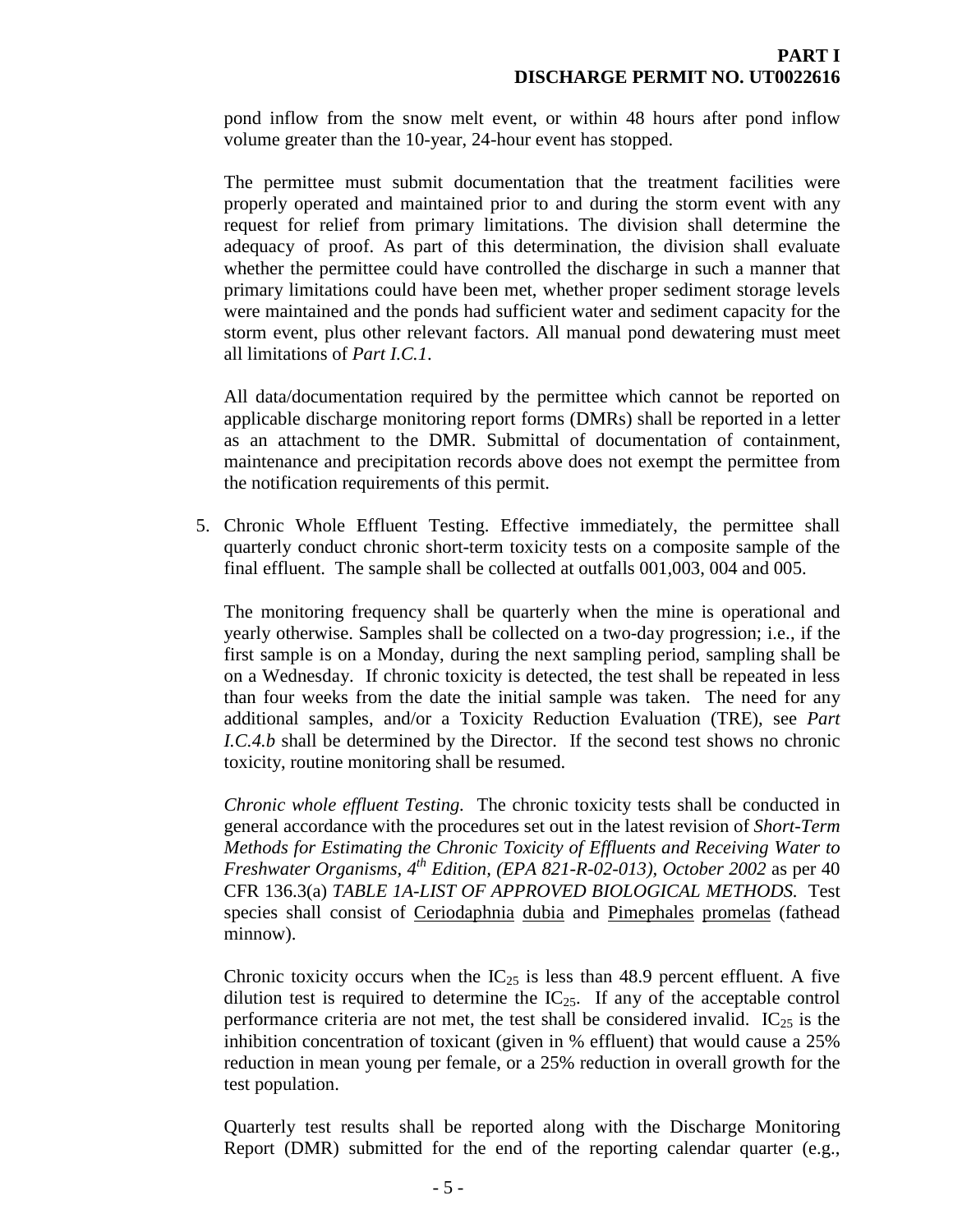## **PART I DISCHARGE PERMIT NO. UT0022616**

biomonitoring results for the calendar quarter ending March 31 shall be reported with the DMR due April 28, with the remaining biomonitoring reports submitted with DMRs due each July 28, October 28, and January 28). All test results shall be reported along with the DMR submitted for that reporting period. The format for the report shall be consistent with the latest revision of the *Region VIII Guidance for Chronic Whole Effluent Reporting* and shall include all the physical testing as specified.

If the results for a minimum of ten consecutive tests indicate no chronic toxicity, the permittee may request a reduction in testing frequency and/or reduction to one species. The Director may approve, partially approve, or deny the request based on results and other available information. If approval is given, the modification will take place without a public notice. Major facilities will not be allowed less than a quarterly monitoring period.

The current Utah whole effluent toxicity (WET) policy is in the process of being updated and revised to assure its consistency with the Environmental Protection Agency's national and regional WET policy. When said revised WET policy has been finalized and officially adopted, this permit will be reopened and modified to incorporate satisfactory follow-up chronic toxicity language (chronic pattern of toxicity, PTI and/or TIE/TRE, etc.) without a public notice, as warranted and appropriate.

a. *Toxicity Reduction Evaluation (TRE)*. If toxicity is detected during the life of this permit and it is determined by the Director that a TRE is necessary, the permittee shall be so notified and shall initiate a TRE immediately thereafter. The purpose of the TRE will be to establish the cause of toxicity, locate the source(s) of the toxicity, and control or provide treatment for the toxicity.

A TRE may include but is not limited to one, all, or a combination of the following:

- (1) Phase I Toxicity Characterization
- (2) Phase II Toxicity Identification Procedures
- (3) Phase III Toxicity Control Procedures
- (4) Any other appropriate procedures for toxicity source elimination and control.

If the TRE establishes that the toxicity cannot be immediately eliminated, the permittee shall submit a proposed compliance plan to the Director. The plan shall include the proposed approach to control toxicity and a proposed compliance schedule for achieving control. If the approach and schedule are acceptable to the Director, this permit may be reopened and modified.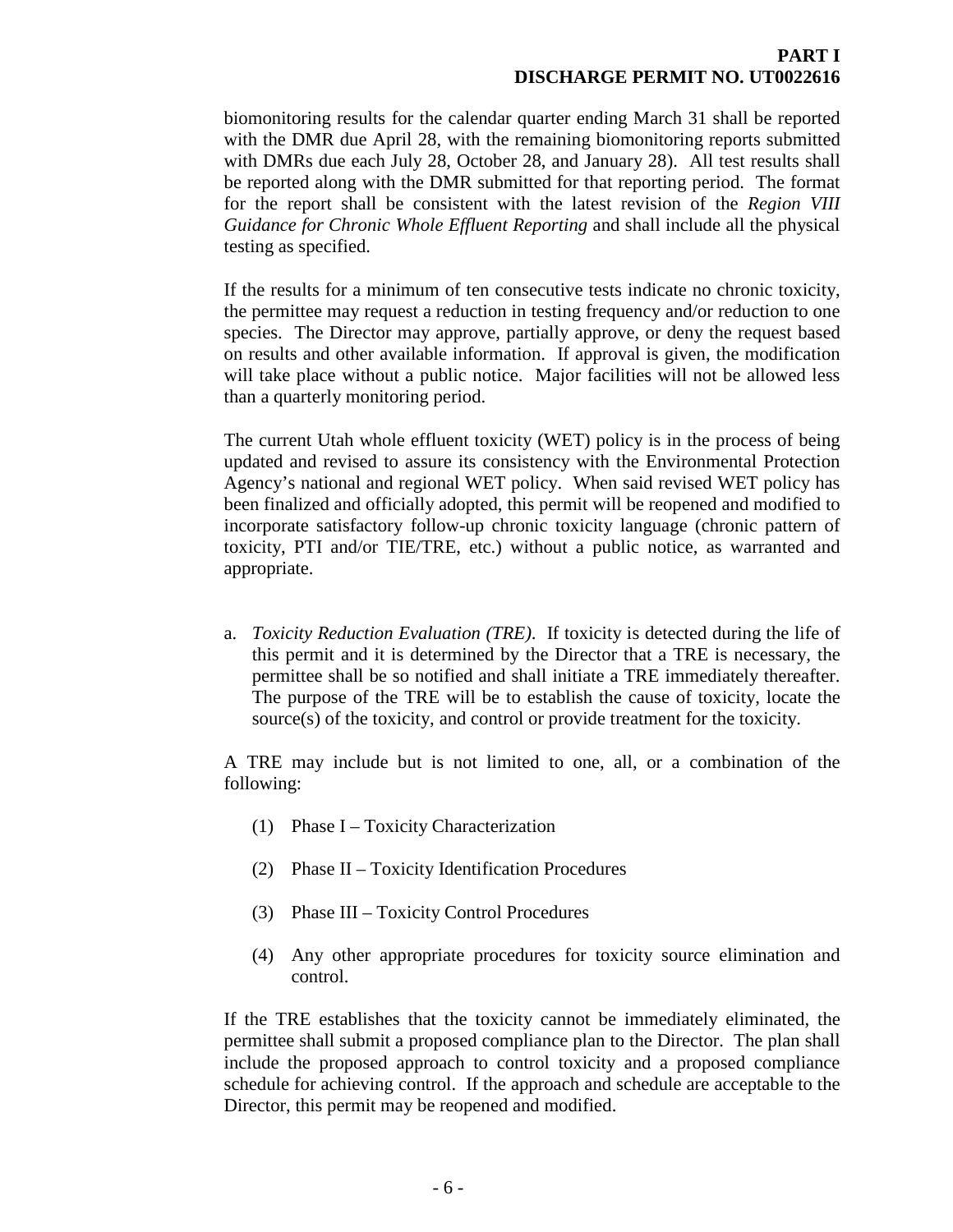If the TRE shows that the toxicity is caused by a toxicant(s) that may be controlled with specific numerical limitations, the permittee may:

- (a) Submit an alternative control program for compliance with the numerical requirements.
- (b) If necessary, provide a modified biomonitoring protocol, which compensates for the pollutant(s) being controlled numerically.

If acceptable to the Director, this permit may be reopened and modified to incorporate any additional numerical limitations, a modified compliance schedule if judged necessary by the Director, and/or a modified biomonitoring protocol.

Failure to conduct an adequate TRE, or failure to submit a plan or program as described above, or the submittal of a plan or program judged inadequate by the Director, shall be considered a violation of this permit.

D. Reporting of Wastewater Monitoring Results. Monitoring results obtained during the previous month shall be summarized for each month and reported on a Discharge Monitoring Report Form (EPA No. 3320-1) or by NetDMR, post-marked or entered into NetDMR no later than the  $28<sup>th</sup>$  day of the month following the completed reporting period. If no discharge occurs during the reporting period, "no discharge" shall be reported. Legible copies of these, and all other reports including whole effluent toxicity (WET) test reports required herein, shall be signed and certified in accordance with the requirements of *Signatory Requirements (see Part V.G*), and submitted by NetDMR, or to the Division of Water Quality at the following address:

> <span id="page-9-0"></span>Department of Environmental Quality Division of Water Quality PO Box 144870 Salt Lake City, Utah 84114-4870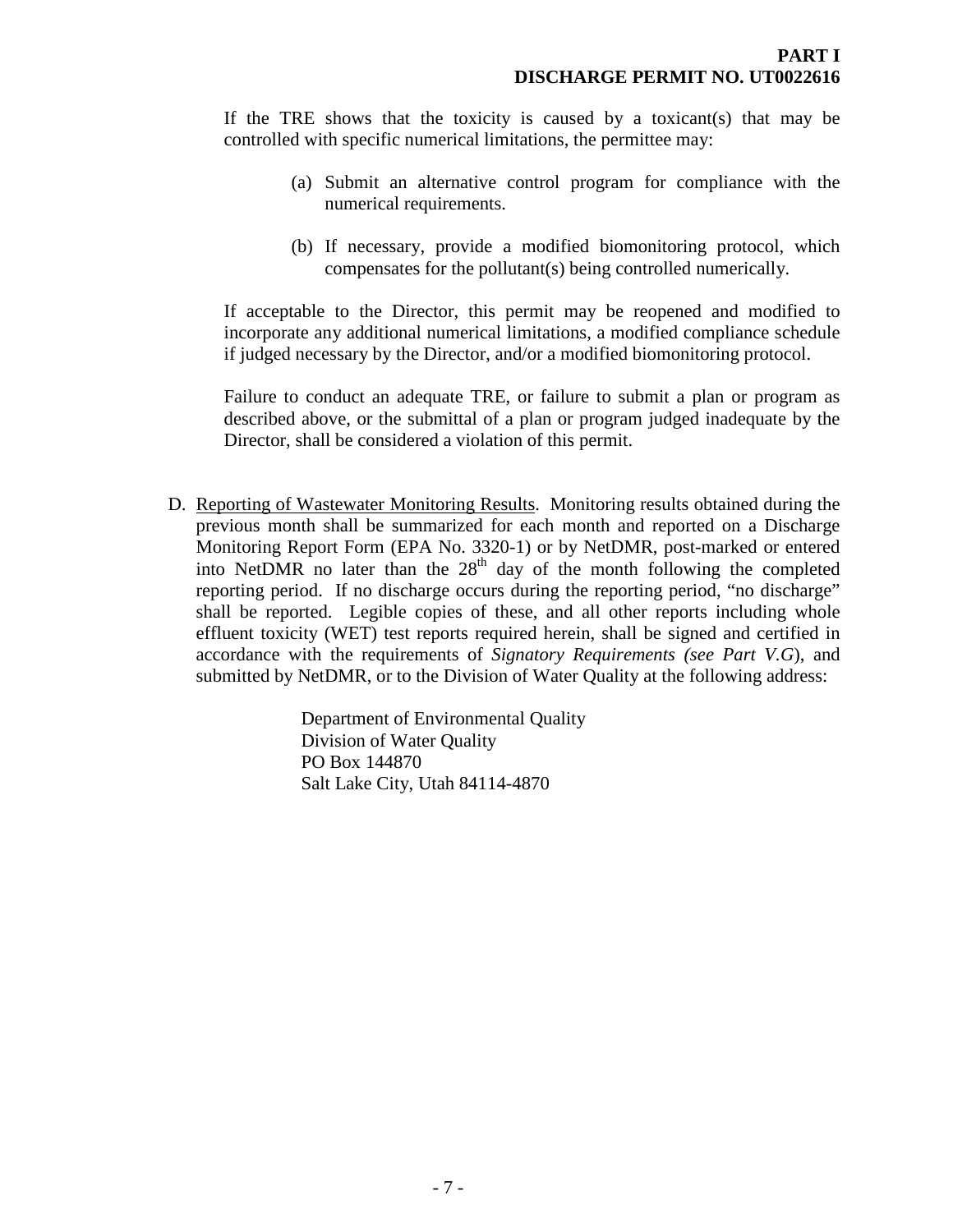#### II. STORM WATER REQUIREMENTS.

- <span id="page-10-1"></span><span id="page-10-0"></span>A. Coverage of This Section.
	- 1. Discharges Covered Under This Section. The requirements listed under this section shall apply to storm water discharges from the industrial facility.
		- a. Site Coverage. This section covers discharges of storm water associated with industrial activity to waters of the State from the confines of the facility listed on the cover page. Specific monitoring requirements have been included and are based on the requirements of the UPDES Multi Sector General Permit for Storm Water Discharges Associated with Industrial Activity, Permit No. UTR000000.
- <span id="page-10-2"></span>B. Prohibition of Non-Storm Water Discharges. The following non-storm water discharges may be authorized under this permit provided the non-storm water component of the discharge is in compliance with this section; discharges from fire fighting activities; fire hydrant flushing; potable water sources including waterline flushing; drinking fountain water; irrigation drainage and lawn watering; routine external building wash down water where detergents or other compounds have not been used in the process; pavement wash waters where spills or leaks of toxic or hazardous materials (including oils and fuels) have not occurred (unless all spilled material has been removed) and where detergents are not used; air conditioning condensate; uncontaminated compressor condensate; uncontaminated springs; uncontaminated ground water; and foundation or footing drains where flows are not contaminated with process materials such as solvents.
- <span id="page-10-3"></span>C. Storm Water Pollution Prevention Plan Requirements. The permittee must have (on site) or develop and implement a storm water pollution prevention plan as a condition of this permit.
	- 1. Contents of the Plan. The plan shall include, at a minimum, the following items:
		- a. *Pollution Prevention Team*. Each plan shall identify a specific individual or individuals within the facility organization as members of a storm water Pollution Prevention Team who are responsible for developing the storm water pollution prevention plan and assisting the facility or plant manager in its implementation, maintenance, and revision. The plan shall clearly identify the responsibilities of each team member. The activities and responsibilities of the team shall address all aspects of the facility's storm water pollution prevention plan.
		- b. *Description of Potential Pollutant Sources*. Each plan shall provide a description of potential sources which may reasonably be expected to add significant amounts of pollutants to storm water discharges or which may result in the discharge of pollutants during dry weather from separate storm sewers draining the facility. Each plan shall identify all activities and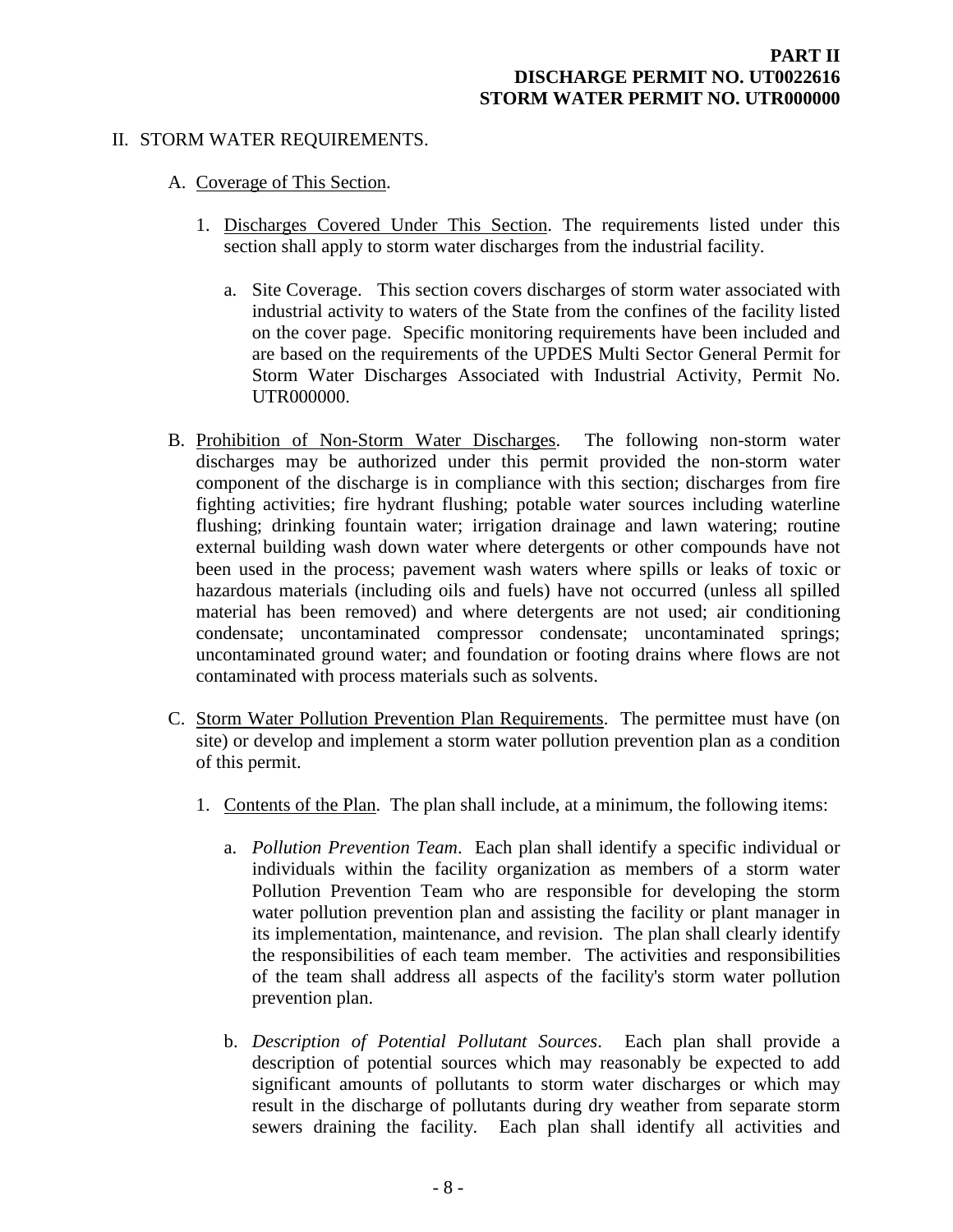significant materials, which may be reasonably expected to have the potential as a significant pollutant source. Each plan shall include, at a minimum:

- (1) *Drainage*. A site map indicating drainage areas and storm water outfalls. For each area of the facility that generates storm water discharges associated with the waste water treatment related activity with a reasonable potential for containing significant amounts of pollutants, a prediction of the direction of flow and an identification of the types of pollutants that are likely to be present in storm water discharges associated with the activity. Factors to consider include the toxicity of the pollutant; quantity of chemicals used, produced or discharged; the likelihood of contact with storm water; and history of significant leaks or spills of toxic or hazardous pollutants. Flows with a significant potential for causing erosion shall be identified. The site map shall include but not be limited to:
	- (a) Drainage direction and discharge points from all wastewater associated activities including but not limited to grit screen cleaning, bio-solids drying beds and transport, chemical/material loading, unloading and storage areas, vehicle maintenance areas, salt or sand storage areas.
	- (b) Location of any erosion and sediment control structure or other control measures utilized for reducing pollutants in storm water runoff.
	- (c) Location of bio-solids drying beds where exposed to precipitation or where the transportation of bio-solids may be spilled onto internal roadways or tracked off site.
	- (d) Location where grit screen cleaning or other routinely performed industrial activities are located and are exposed to precipitation.
	- (e) Location of any handling, loading, unloading or storage of chemicals or potential pollutants such as caustics, hydraulic fluids, lubricants, solvents or other petroleum products, or hazardous wastes and where these may be exposed to precipitation.
	- (f) Locations where any major spills or leaks of toxic or hazardous materials have occurred.
	- (g) Location of any sand or salt piles.
	- (h) Location of fueling stations or vehicle and equipment maintenance and cleaning areas that are exposed to precipitation.
	- (i) Location of receiving streams or other surface water bodies.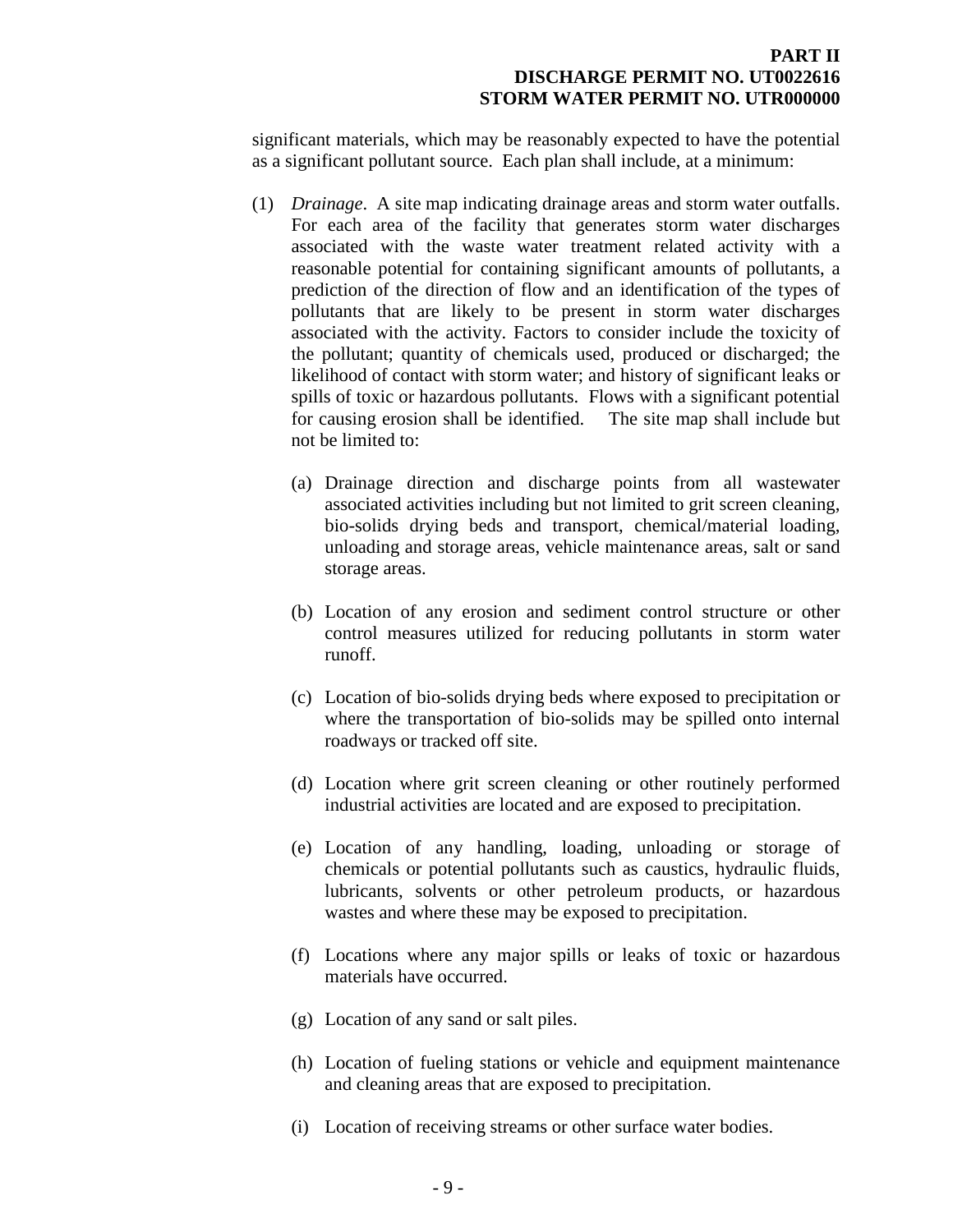- (j) Locations of outfalls and the types of discharges contained in the drainage areas of the outfalls.
- (2) *Inventory of Exposed Materials*. An inventory of the types of materials handled at the site that potentially may be exposed to precipitation. Such inventory shall include a narrative description of significant materials that have been handled, treated, stored or disposed in a manner to allow exposure to storm water between the time of 3 years prior to the effective date of this permit and the present; method and location of onsite storage or disposal; materials management practices employed to minimize contact of materials with storm water runoff between the time of 3 years prior to the effective date of this permit and the present; the location and a description of existing structural and nonstructural control measures to reduce pollutants in storm water runoff; and a description of any treatment the storm water receives.
- (3) *Spills and Leaks*. A list of significant spills and significant leaks of toxic or hazardous pollutants that occurred at areas that are exposed to precipitation or that otherwise drain to a storm water conveyance at the facility after the date of 3 years prior to the effective date of this permit. Such list shall be updated as appropriate during the term of the permit.
- (4) *Sampling Data*. A summary of existing discharge sampling data describing pollutants in storm water discharges from the facility, including a summary of sampling data collected during the term of this permit.
- (5) *Summary of Potential Pollutant Sources and Risk Assessment*. A narrative description of the potential pollutant sources from the following activities associated with treatment works: access roads/rail lines; loading and unloading operations; outdoor storage activities; material handling sites; outdoor vehicle storage or maintenance sites; significant dust or particulate generating processes; and onsite waste disposal practices. Specific potential pollutants shall be identified where known.
- (6) *Measures and Controls*. The permittee shall develop a description of storm water management controls appropriate for the facility, and implement such controls. The appropriateness and priorities of controls in a plan shall reflect identified potential sources of pollutants at the facility. The description of storm water management controls shall address the following minimum components, including a schedule for implementing such controls:
- (7) *Good Housekeeping*. All areas that may contribute pollutants to storm waters discharges shall be maintained in a clean, orderly manner. These are practices that would minimize the generation of pollutants at the source or before it would be necessary to employ sediment ponds or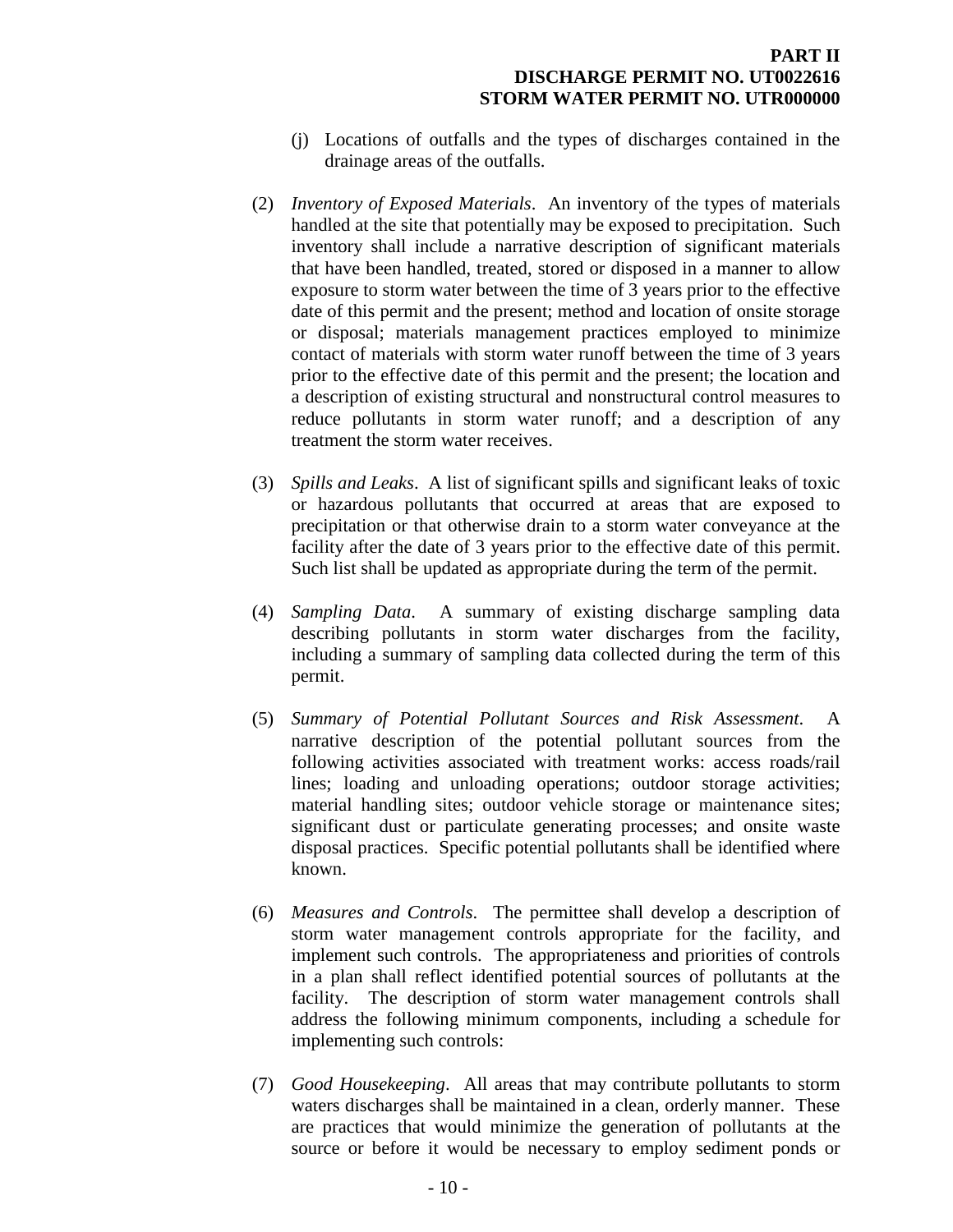other control measures at the discharge outlets. Where applicable, such measures or other equivalent measures would include the following: sweepers and covered storage to minimize dust generation and storm runoff; conservation of vegetation where possible to minimize erosion; sweeping of haul roads, bio-solids access points, and exits to reduce or eliminate off site tracking; sweeping of sand or salt storage areas to minimize entrainment in storm water runoff; collection, removal, and proper disposal of waste oils and other fluids resulting from vehicle and equipment maintenance; other equivalent measures to address identified potential sources of pollution.

- (8) *Preventive Maintenance*. A preventive maintenance program shall involve timely inspection and maintenance of storm water management devices (e.g., cleaning oil/water separators, catch basins) as well as inspecting and testing facility equipment and systems to uncover conditions that could cause breakdowns or failures resulting in discharges of pollutants to surface waters, and ensuring appropriate maintenance of such equipment and systems.
- (9) *Spill Prevention and Response Procedures*. Areas where potential spills that can contribute pollutants to storm water discharges can occur, and their accompanying drainage points, shall be identified clearly in the storm water pollution prevention plan. Where appropriate, specifying material handling procedures, storage requirements, and use of equipment such as diversion valves in the plan should be considered. Procedures and equipment for cleaning up spills shall be identified in the plan and made available to the appropriate personnel.
- (10) *Inspections*. In addition to the comprehensive site evaluation required under *Part II.D.*, qualified facility personnel shall be identified to inspect designated equipment and areas of the facility on a periodic basis. The following areas shall be included in all inspections: access roads/rail lines, equipment storage and maintenance areas (both indoor and outdoor areas); fueling; material handling areas, residual treatment, storage, and disposal areas; and wastewater treatment areas. A set of tracking or follow-up procedures shall be used to ensure that appropriate actions are taken in response to the inspections. Records of inspections shall be maintained. The use of a checklist developed by the facility is encouraged.
- (11) *Employee Training*. Employee training programs shall inform personnel responsible for implementing activities identified in the storm water pollution prevention plan or otherwise responsible for storm water management at all levels of responsibility of the components and goals of the storm water pollution prevention plan. Training should address topics such as spill response, good housekeeping and material management practices. The pollution prevention plan shall identify how often training will take place, but training should be held at least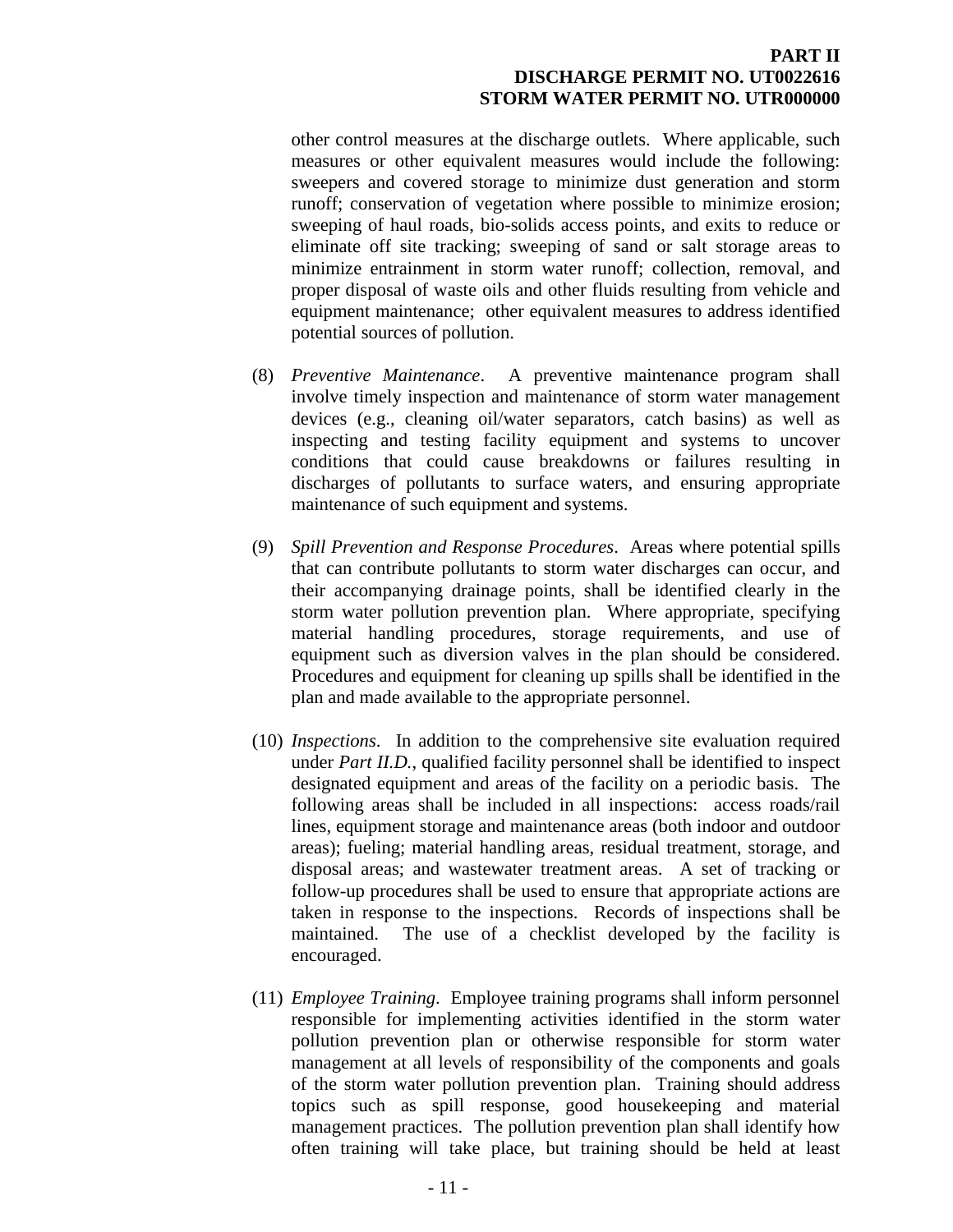annually (once per calendar year). Employee training must, at a minimum, address the following areas when applicable to a facility: petroleum product management; process chemical management; spill prevention and control; fueling procedures; general good housekeeping practices; proper procedures for using fertilizers, herbicides and pesticides.

- (12) *Record keeping and Internal Reporting Procedures*. A description of incidents (such as spills, or other discharges), along with other information describing the quality and quantity of storm water discharges shall be included in the plan required under this part. Inspections and maintenance activities shall be documented and records of such activities shall be incorporated into the plan.
- (13) *Non-storm Water Discharges*.
	- (a) *Certification*. The plan shall include a certification that the discharge has been tested or evaluated for the presence of non-storm water discharges. The certification shall include the identification of potential significant sources of non-storm water at the site, a description of the results of any test and/or evaluation for the presence of non-storm water discharges, the evaluation criteria or testing method used, the date of any testing and/or evaluation, and the onsite drainage points that were directly observed during the test. Certifications shall be signed in accordance with *Part V.G* of this permit.
	- (b) *Exceptions*. Except for flows from fire fighting activities, sources of non-storm water listed in *Part II.B.* (Prohibition of Non-storm Water Discharges) of this permit that are combined with storm water discharges associated with industrial activity must be identified in the plan. The plan shall identify and ensure the implementation of appropriate pollution prevention measures for the non-storm water component(s) of the discharge.
	- (c) *Failure to Certify*. Any facility that is unable to provide the certification required (testing for non-storm water discharges), must notify the *Director* within 180 days after the effective date of this permit. If the failure to certify is caused by the inability to perform adequate tests or evaluations, such notification shall describe: the procedure of any test conducted for the presence of non-storm water discharges; the results of such test or other relevant observations; potential sources of non-storm water discharges to the storm sewer; and why adequate tests for such storm sewers were not feasible. Non-storm water discharges to waters of the State, which are not, authorized by a *UPDES* permit are unlawful, and must be terminated.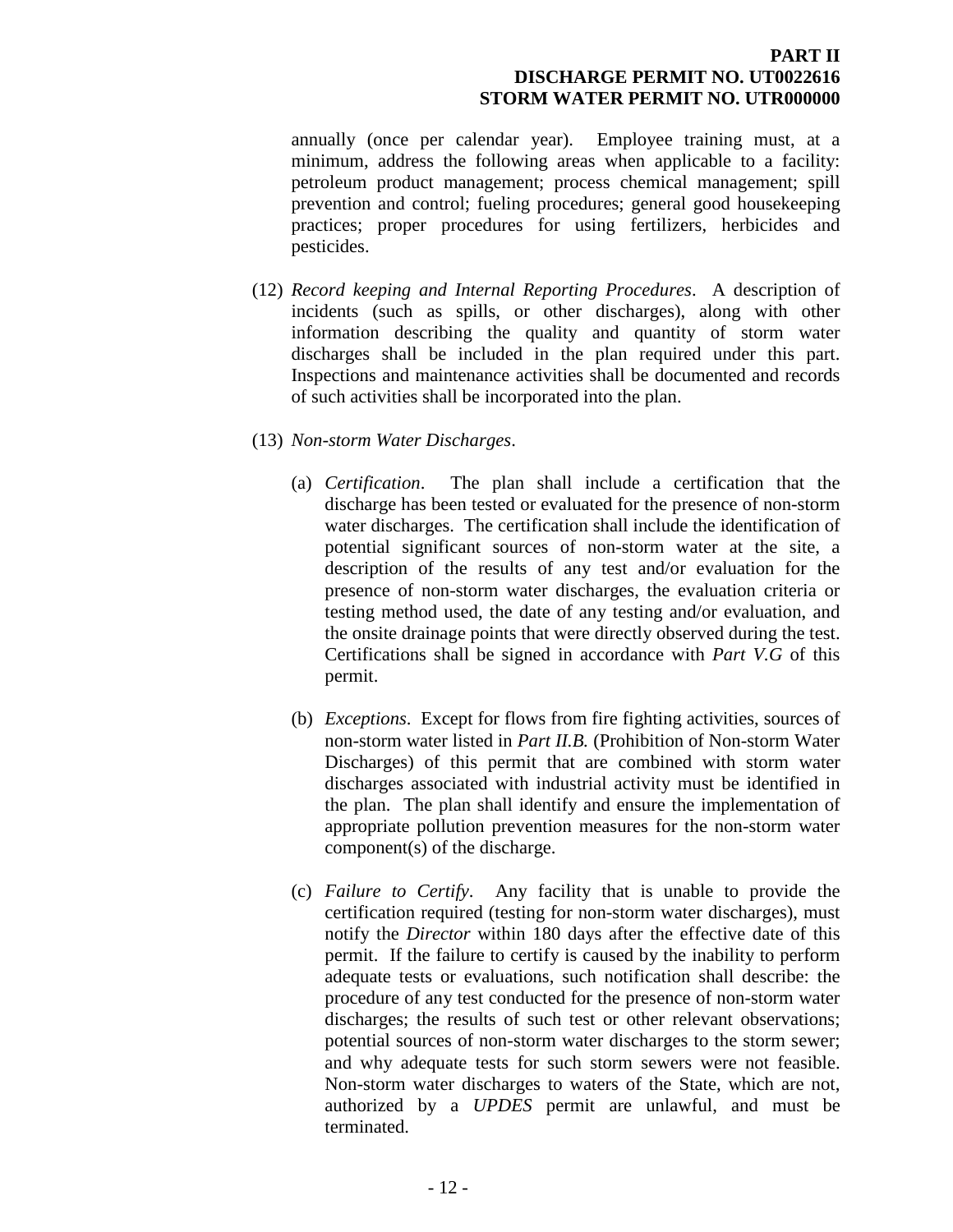- (14) *Sediment and Erosion Control*. The plan shall identify areas, which, due to topography, activities, or other factors, have a high potential for significant soil erosion, and identify structural, vegetative, and/or stabilization measures to be used to limit erosion.
- (15) *Management of Runoff*. The plan shall contain a narrative consideration of the appropriateness of traditional storm water management practices (practices other than those which control the generation or source(s) of pollutants) used to divert, infiltrate, reuse, or otherwise manage storm water runoff in a manner that reduces pollutants in storm water discharges from the site. The plan shall provide that measures that the permittee determines to be reasonable and appropriate shall be implemented and maintained. The potential of various sources at the facility to contribute pollutants to storm water discharges associated with industrial activity *Part II.C.1.b* (Description of Potential Pollutant Sources) of this permit] shall be considered when determining reasonable and appropriate measures. Appropriate measures or other equivalent measures may include: vegetative swales and practices, reuse of collected storm water (such as for a process or as an irrigation source), inlet controls (such as oil/water separators), snow management activities, infiltration devices, wet detention/retention devices and discharging storm water through the waste water facility for treatment.
- <span id="page-15-0"></span>D. Comprehensive Site Compliance Evaluation. Qualified personnel shall conduct site compliance evaluations at appropriate intervals specified in the plan, but in no case less than once a year. Such evaluations shall provide:
	- (a) Areas contributing to a storm water discharge associated with industrial activity shall be visually inspected for evidence of, or the potential for, pollutants entering the drainage system. Measures to reduce pollutant loadings shall be evaluated to determine whether they are adequate and properly implemented in accordance with the terms of the permit or whether additional control measures are needed. Structural storm water management measures, sediment and erosion control measures, and other structural pollution prevention measures identified in the plan shall be observed to ensure that they are operating correctly. A visual inspection of equipment needed to implement the plan, such as spill response equipment, shall be made.
	- (b) Based on the results of the evaluation, the description of potential pollutant sources identified in the plan in accordance with *Part II.C.1.b* (Description of Potential Pollutant Sources) of this section and pollution prevention measures and controls identified in the plan in accordance with *Part II.C.1.b.(6)* (Measures and Controls) of this section shall be revised as appropriate within 2 weeks of such evaluation and shall provide for implementation of any changes to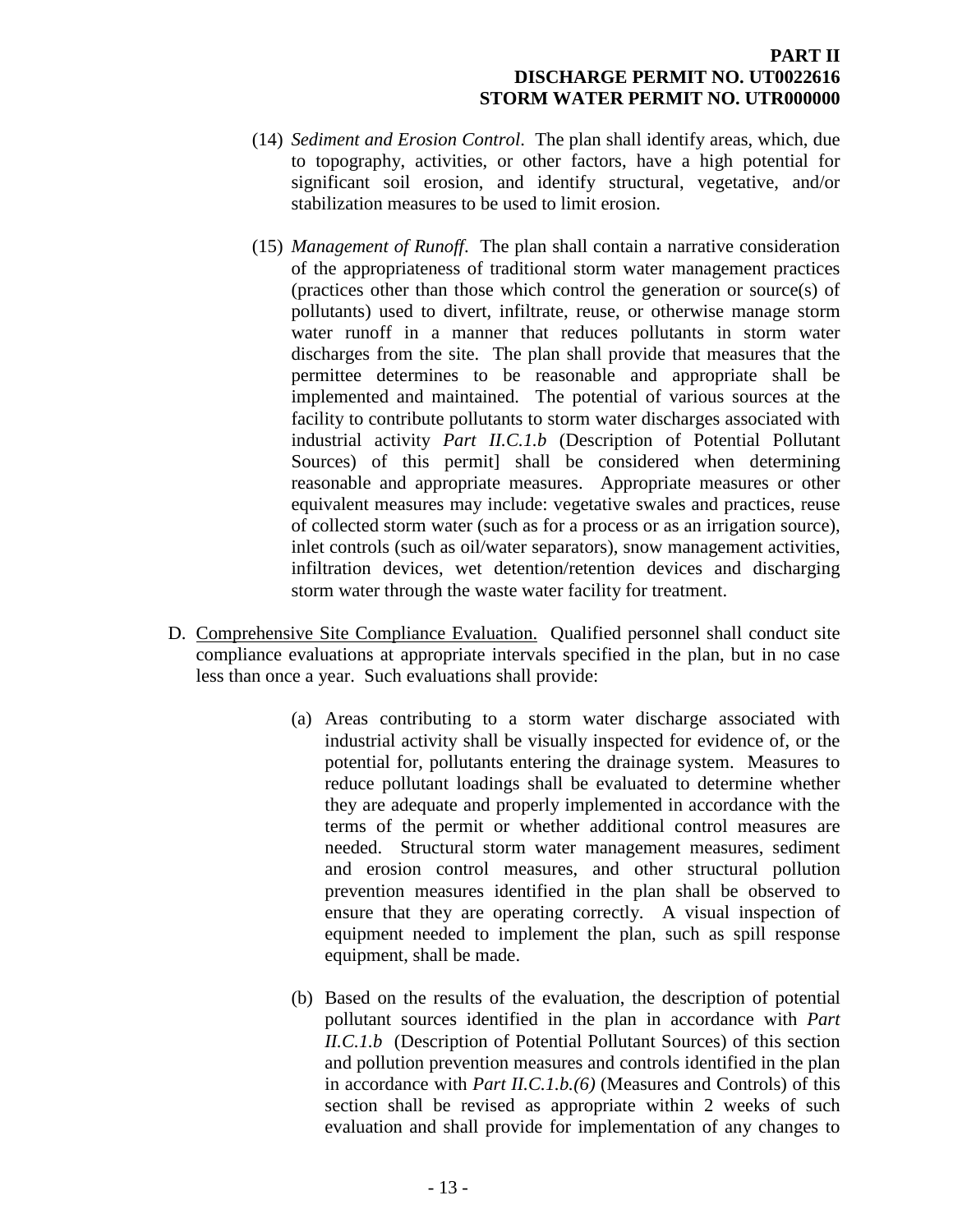the plan in a timely manner, but in no case more than 12 weeks after the evaluation.

- (c) A report summarizing the scope of the evaluation, personnel making the evaluation, the date(s) of the evaluation, major observations relating to the implementation of the storm water pollution prevention plan, and actions taken in accordance with paragraph *i.*  (above) shall be made and retained as part of the storm water pollution prevention plan for at least 3 years after the date of the evaluation. The report shall identify any incidents of noncompliance. Where a report does not identify any incidents of noncompliance, the report shall contain a certification that the facility is in compliance with the storm water pollution prevention plan and this permit. The report shall be signed in accordance with *Part V.G* (Signatory Requirements) of this permit.
- (2) *Deadlines for Plan Preparation and Compliance*. The permittee shall prepare and implement a plan in compliance with the provisions of this section within 270 days of the effective date of this permit. If the permittee already has a plan, it shall be revised according to *Part II.D.*, Comprehensive Site Evaluation.
- (3) *Keeping Plans Current*. The permittee shall amend the plan whenever there is a change in design, construction, operation, or maintenance, that has a significant effect on the potential for the discharge of pollutants to the waters of the state or if the storm water pollution prevention plan proves to be ineffective in eliminating or significantly minimizing pollutants from sources identified by the plan, or in otherwise achieving the general objective of controlling pollutants in storm water discharges associated with the activities at the facility.

## E. Monitoring and Reporting Requirements.

- <span id="page-16-0"></span>1. Quarterly Visual Examination of Storm Water Quality. Facilities shall perform and document a visual examination of a storm water discharge associated with industrial activity from each outfall, except discharges exempted below. The examination must be made at least once in each of the following designated periods during daylight hours unless there is insufficient rainfall or snow melt to produce a runoff event: January through March; April through June; July through September; and October through December.
	- a. *Sample and Data Collection*. Examinations shall be made of samples collected within the first 30 minutes (or as soon thereafter as practical, but not to exceed 1 hour) of when the runoff or snowmelt begins discharging. The examinations shall document observations of color, odor, clarity, floating solids, settled solids, suspended solids, foam, oil sheen, and other obvious indicators of storm water pollution. The examination must be conducted in a well lit area. No analytical tests are required to be performed on the samples.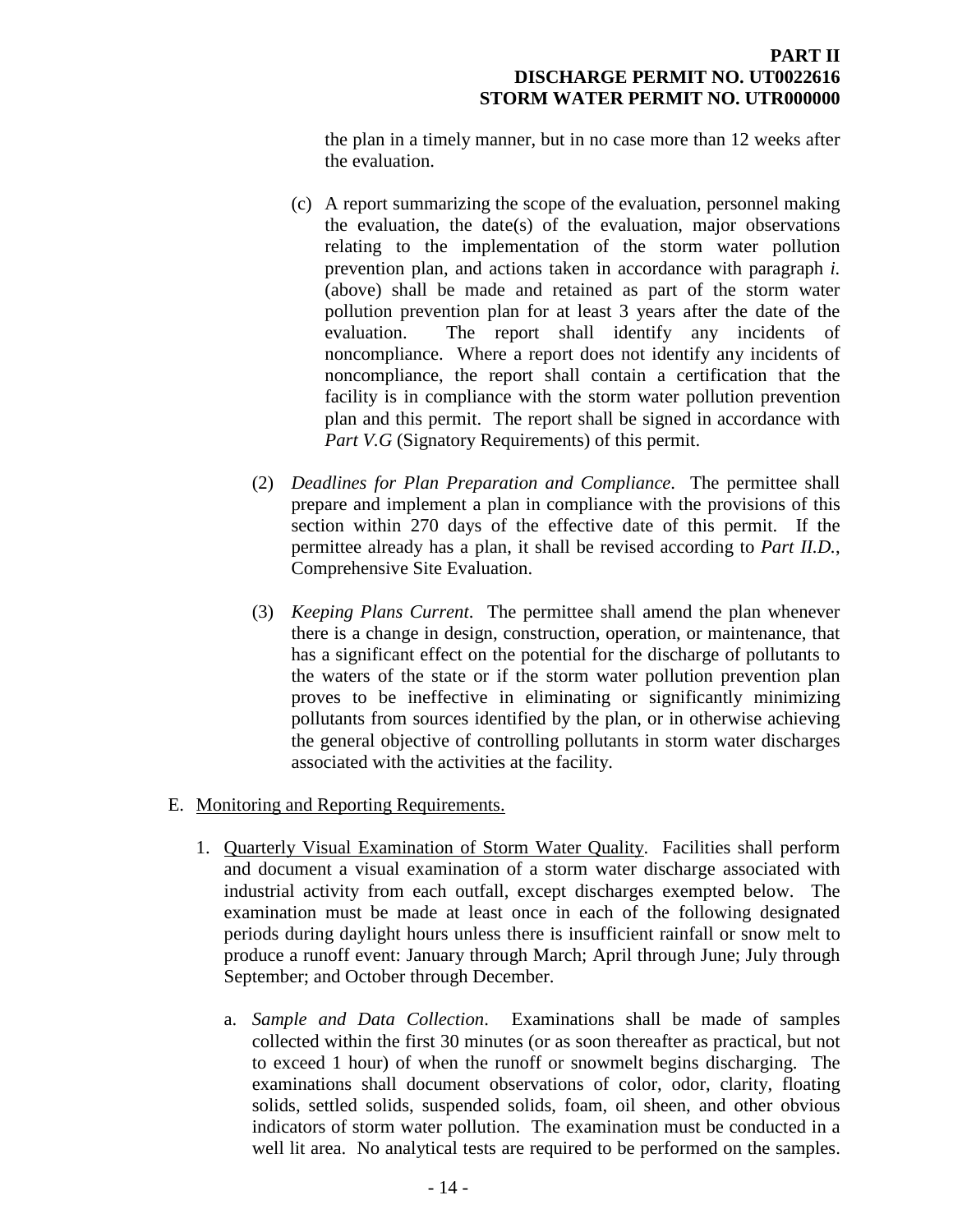All such samples shall be collected from the discharge resulting from a storm event that is greater than 0.1 inches in magnitude and that occurs at least 72 hours from the previously measurable (greater than 0.1 inch rainfall) storm event. Where practicable, the same individual should carry out the collection and examination of discharges for entire permit term.

- b. *Visual Storm Water Discharge Examination Reports*. Visual examination reports must be maintained onsite in the pollution prevention plan. The report shall include the examination date and time, examination personnel, the nature of the discharge (i.e., runoff or snow melt), visual quality of the storm water discharge (including observations of color, odor, clarity, floating solids, settled solids, suspended solids, foam, oil sheen, and other obvious indicators of storm water pollution), and probable sources of any observed storm water contamination.
- c. *Representative Discharge*. When the permittee has two or more outfalls that, based on a consideration of industrial activity, significant materials, and management practices and activities within the area drained by the outfall, the permittee reasonably believes discharge substantially identical effluents, the permittee may collect a sample of effluent of one of such outfalls and report that the observation data also applies to the substantially identical outfall(s) provided that the permittee includes in the storm water pollution prevention plan a description of the location of the outfalls and explains in detail why the outfalls are expected to discharge substantially identical effluents. In addition, for each outfall that the permittee believes is representative, an estimate of the size of the drainage area (in square feet) and an estimate of the runoff coefficient of the drainage area [e.g., low (under 40 percent), medium (40 to 65 percent), or high (above 65 percent)] shall be provided in the plan.
- d. *Adverse Conditions*. When a discharger is unable to collect samples over the course of the visual examination period as a result of adverse climatic conditions, the discharger must document the reason for not performing the visual examination and retain this documentation onsite with the results of the visual examination. Adverse weather conditions, which may prohibit the collection of samples, include weather conditions that create dangerous conditions for personnel (such as local flooding, high winds, hurricane, tornadoes, electrical storms, etc.) or otherwise make the collection of a sample impracticable (drought, extended frozen conditions, etc.).
- e. *Inactive and Unstaffed Site*. When a discharger is unable to conduct visual storm water examinations at an inactive and unstaffed site, the operator of the facility may exercise a waiver of the monitoring requirement as long as the facility remains inactive and unstaffed. The facility must maintain a certification with the pollution prevention plan stating that the site is inactive and unstaffed so that performing visual examinations during a qualifying event is not feasible.
- <span id="page-17-0"></span>F. *EPCRA Section 313* Requirements.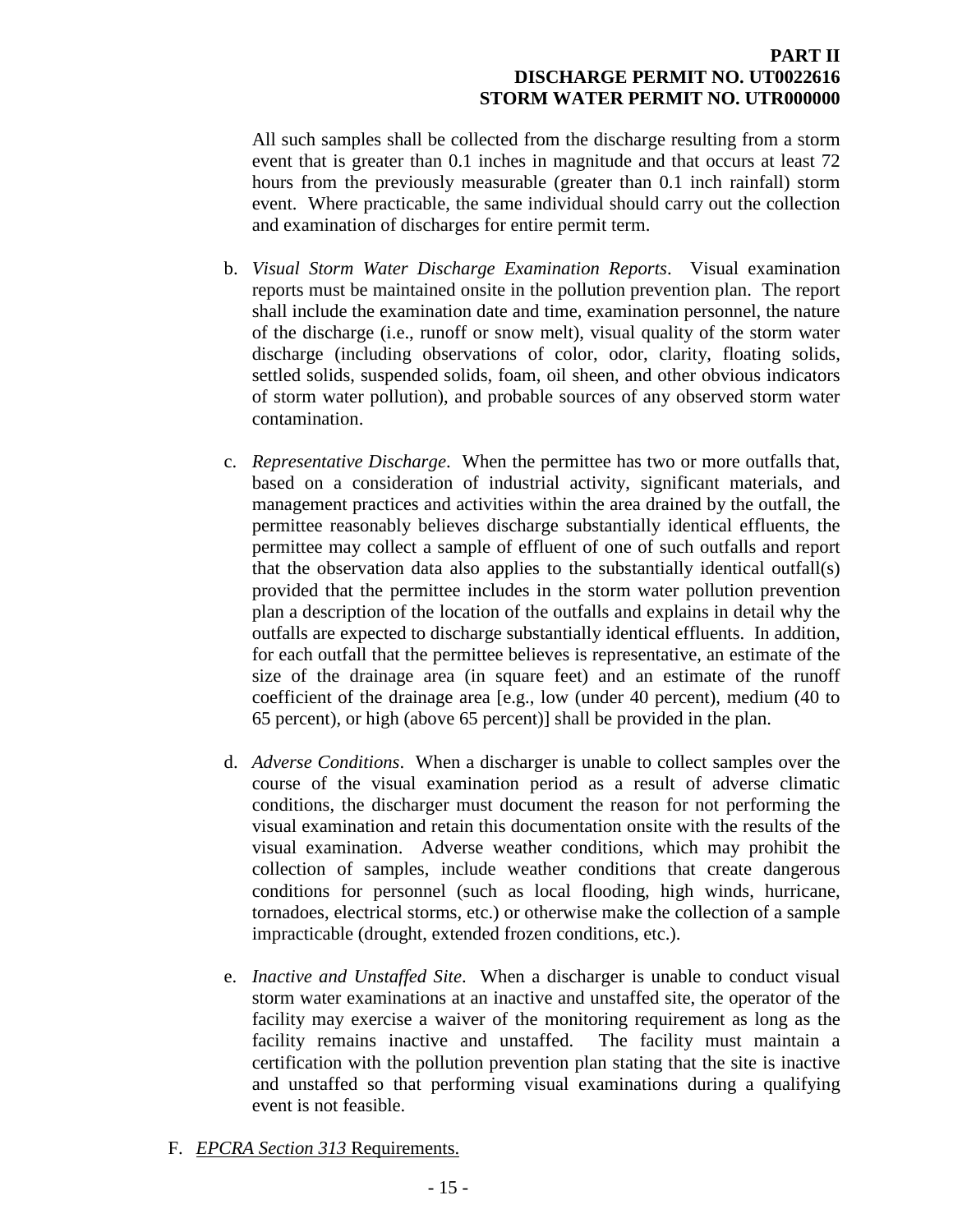- 1. In areas where *Section 313* water priority chemicals are stored, processed or otherwise handled, appropriate containment, drainage control and/or diversionary structures shall be provided*.* At a minimum, one of the following preventive systems or its equivalent shall be used:
	- a. Curbing, culverting, gutters, sewers, or other forms of drainage control to prevent or minimize the potential for storm water run-on to come into contact with significant sources of pollutants; or
	- b. Roofs, covers or other forms of appropriate protection to prevent storage piles from exposure to storm water and wind.
- 2. No tank or container shall be used for the storage of a *Section 313* water priority chemical unless its material and construction are compatible with the material stored and conditions of storage such as pressure and temperature, etc.

Liquid storage areas for *Section 313* water priority chemicals shall be operated to minimize discharges of *Section 313* chemicals. Appropriate measures to minimize discharges of *Section 313* chemicals may include secondary containment provided for at least the entire contents of the largest single tank plus sufficient freeboard to allow for precipitation, a strong spill contingency and integrity testing plan, and/or other equivalent measures.

- 3. Material storage areas for *Section 313* water priority chemicals other than liquids that are subject to runoff, leaching, or wind shall incorporate drainage or other control features that will minimize the discharge of *Section 313* water priority chemicals by reducing storm water contact with *Section 313* water priority chemicals.
- 4. Truck and rail car loading and unloading areas for liquid *Section 313* water priority chemicals shall be operated to minimize discharges of *Section 313* water priority chemicals. Protection such as overhangs or door skirts to enclose trailer ends at truck loading/unloading docks shall be provided as appropriate. Appropriate measures to minimize discharges of *Section 313* chemicals may include: the placement and maintenance of drip pans (including the proper disposal of materials collected in the drip pans) where spillage may occur (such as hose connections, hose reels and filler nozzles) for use when making and breaking hose connections; a strong spill contingency and integrity testing plan; and/or other equivalent measures.
- 5. Processing equipment and materials handling equipment shall be operated so as to minimize discharges of *Section 313* water priority chemicals. Materials used in piping and equipment shall be compatible with the substances handled. Drainage from process and materials handling areas shall minimize storm water contact with *Section 313* water priority chemicals. Additional protection such as covers or guards to prevent exposure to wind, spraying or releases from pressure relief vents from causing a discharge of *Section 313* water priority chemicals to the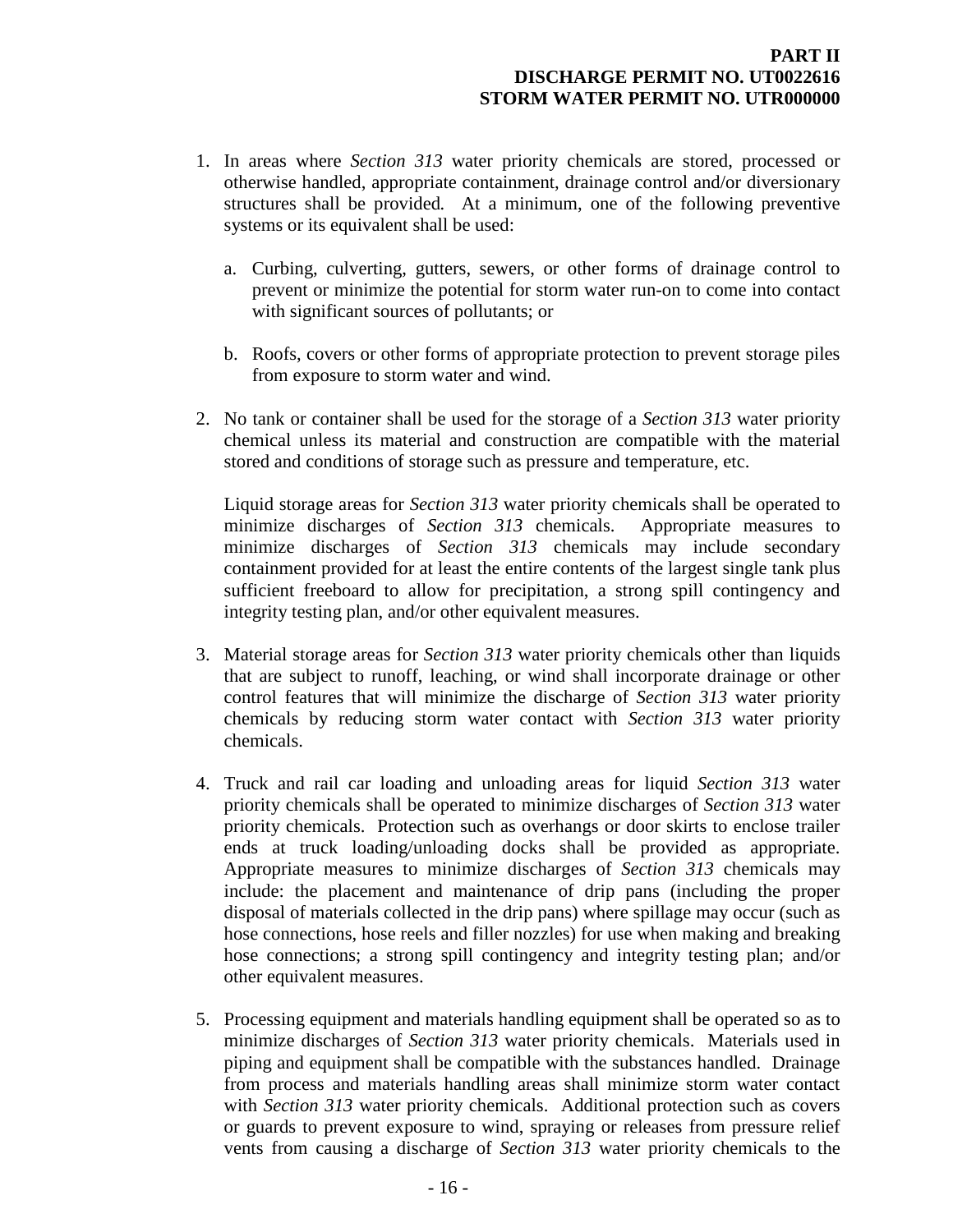drainage system shall be provided as appropriate. Visual inspections or leak tests shall be provided for overhead piping conveying *Section 313* water priority chemicals without secondary containment.

6. Drainage from areas covered by *Parts II.F. 1*, *2*, *3*, or *4* should be restrained by valves or other positive means to prevent the discharge of a spill or other excessive leakage of *Section 313* water priority chemicals. Where containment units are employed, such units may be emptied by pumps or ejectors; however, these shall be manually activated.

Flapper-type drain valves shall not be used to drain containment areas. Valves used for the drainage of containment areas should, as far as is practical, be of manual, open-and-closed design.

If facility drainage is not engineered as above, the final discharge of all in-facility storm sewers shall be equipped to be equivalent with a diversion system that could, in the event of an uncontrolled spill of *Section 313* water priority chemicals, return the spilled material to the facility.

Records shall be kept of the frequency and estimated volume (in gallons) of discharges from containment areas.

- 7. Other areas of the facility (those not addressed in *Parts II.F. 1*, *2*, *3*, or *4*, from which runoff that may contain *Section 313* water priority chemicals or spills of *Section 313* water priority chemicals could cause a discharge shall incorporate the necessary drainage or other control features to prevent discharge of spilled or improperly disposed material and ensure the mitigation of pollutants in runoff or leachate.
- 8. All areas of the facility shall be inspected at specific intervals identified in the plan for leaks or conditions that could lead to discharges of *Section 313* water priority chemicals or direct contact of storm water with raw materials, intermediate materials, waste materials or products. In particular, facility piping, pumps, storage tanks and bins, pressure vessels, process and material handling equipment, and material bulk storage areas shall be examined for any conditions or failures that could cause a discharge. Inspection shall include examination for leaks, wind blowing, corrosion, support or foundation failure, or other forms of deterioration or non-containment. Inspection intervals shall be specified in the plan and shall be based on design and operational experience. Different areas may require different inspection intervals. Where a leak or other condition is discovered that may result in significant releases of *Section 313* water priority chemicals to waters of the State, action to stop the leak or otherwise prevent the significant release of *Section 313* water priority chemicals to waters of the State shall be immediately taken or the unit or process shut down until such action can be taken. When a leak or non-containment of a *Section 313* water priority chemical has occurred, contaminated soil, debris, or other material must be promptly removed and disposed in accordance with Federal, State, and local requirements and as described in the plan.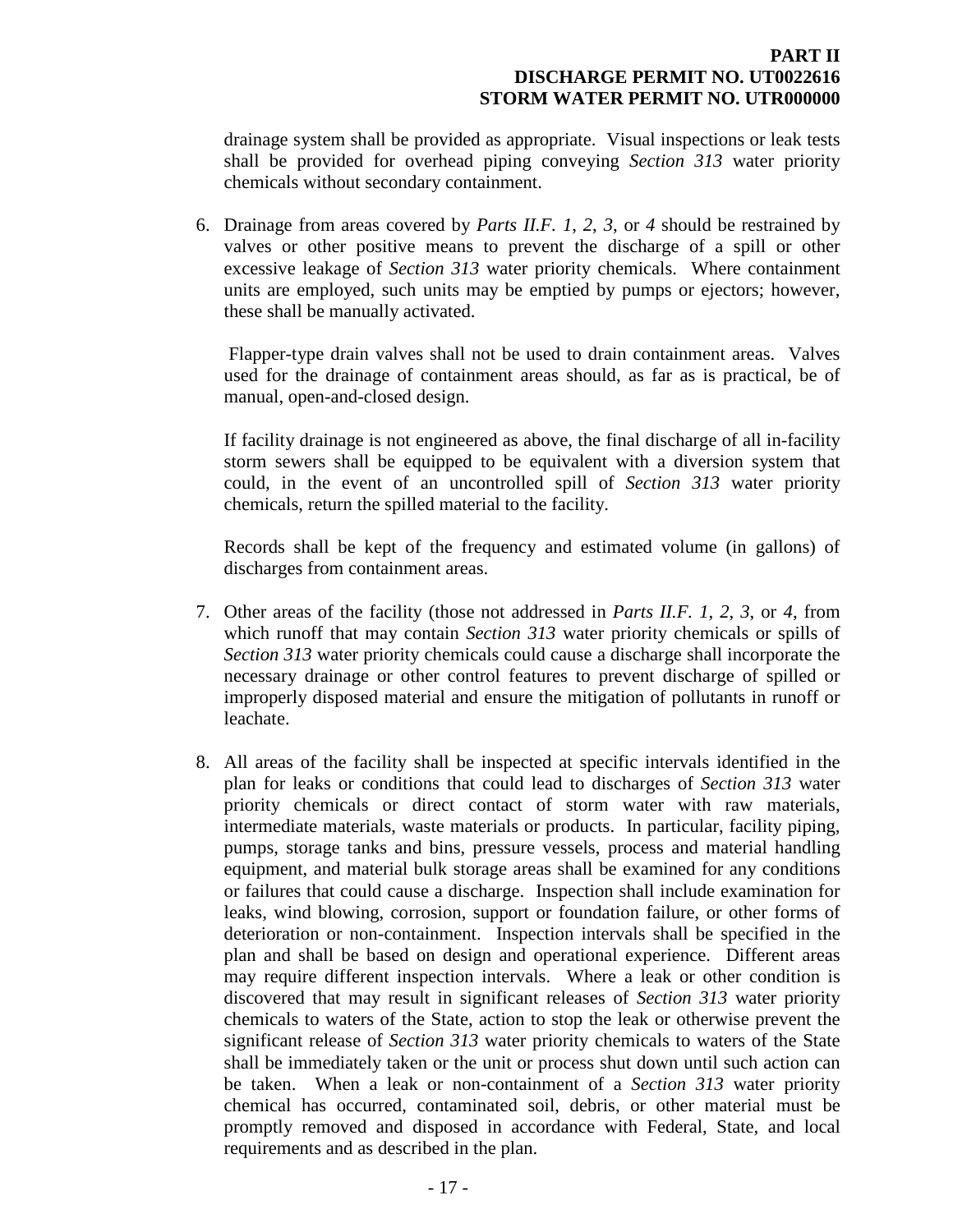- 9. Facilities shall have the necessary security systems to prevent accidental or intentional entry that could cause a discharge. Security systems described in the plan shall address fencing, lighting, vehicular traffic control, and securing of equipment and buildings.
- 10. Facility employees and contractor personnel that work in areas where *Section 313* water priority chemicals are used or stored shall be trained in and informed of preventive measures at the facility. Employee training shall be conducted at intervals specified in the plan, but not less than once per year. Training shall address: pollution control laws and regulations, the storm water pollution prevention plan and the particular features of the facility and its operation that are designed to minimize discharges of *Section 313* water priority chemicals. The plan shall designate a person who is accountable for spill prevention at the facility and who will set up the necessary spill emergency procedures and reporting requirements so that spills and emergency releases of *Section 313* water priority chemicals can be isolated and contained before a discharge of a *Section 313* water priority chemical can occur. Contractor or temporary personnel shall be informed of facility operation and design features in order to prevent discharges or spills from occurring.

.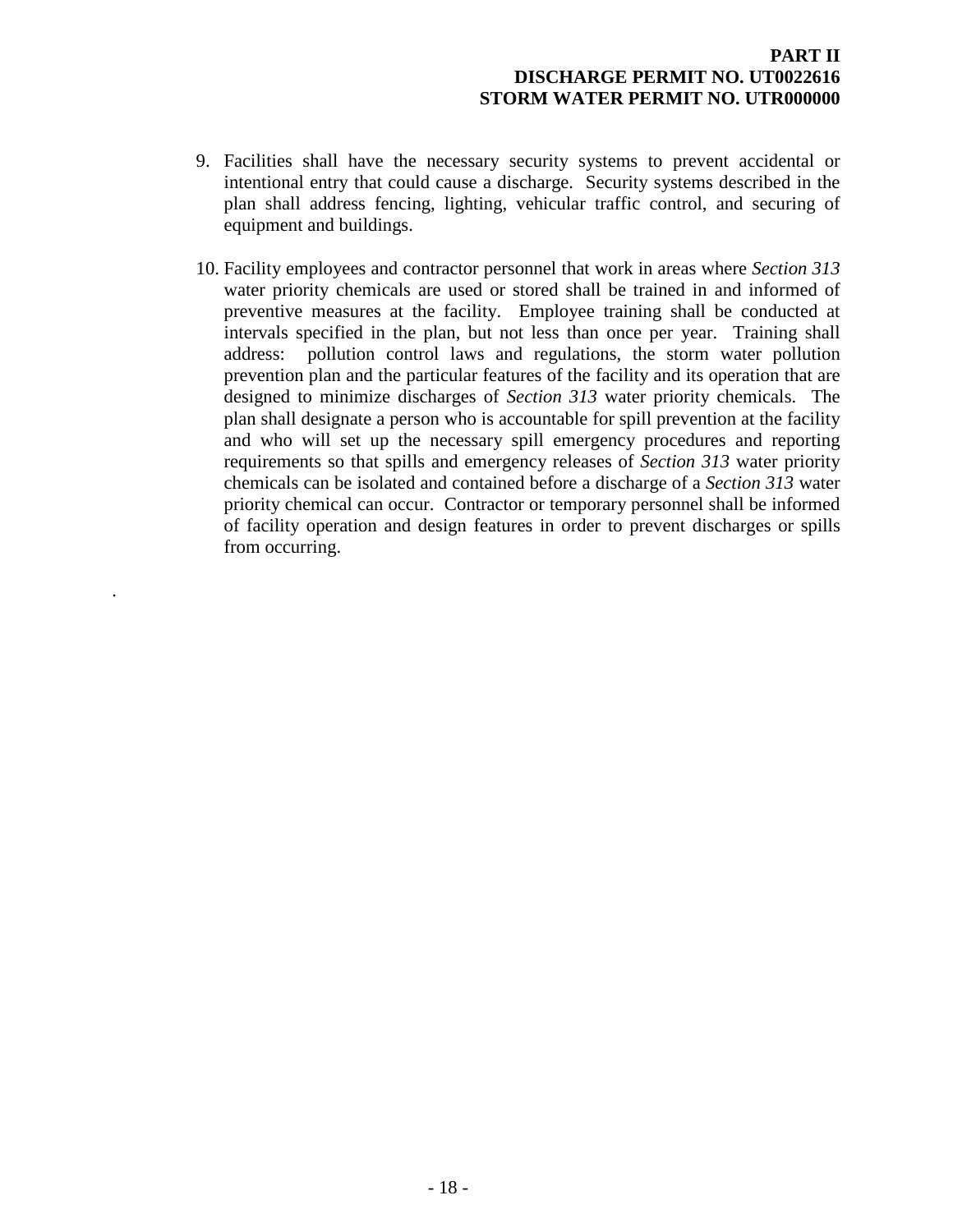#### III. MONITORING, RECORDING & GENERAL REPORTING REQUIREMENTS

- <span id="page-21-1"></span><span id="page-21-0"></span>A. Representative Sampling. Samples taken in compliance with the monitoring requirements established under *Part I* shall be collected from the effluent stream prior to discharge into the receiving waters. Samples and measurements shall be representative of the volume and nature of the monitored discharge. Samples of biosolids shall be collected at a location representative of the quality of biosolids immediately prior to the use-disposal practice.
- <span id="page-21-2"></span>B. Monitoring Procedures. Monitoring must be conducted according to test procedures approved under *Utah Administrative Code ("UAC") R317-2-10 and 40CFR Part 503*, unless other test procedures have been specified in this permit.
- <span id="page-21-3"></span>C. Penalties for Tampering. The *Act* provides that any person who falsifies, tampers with, or knowingly renders inaccurate, any monitoring device or method required to be maintained under this permit shall, upon conviction, be punished by a fine of not more than \$10,000 per violation, or by imprisonment for not more than six months per violation, or by both.
- <span id="page-21-4"></span>D. Compliance Schedules. Reports of compliance or noncompliance with, or any progress reports on, interim and final requirements contained in any Compliance Schedule of this permit shall be submitted no later than 14 days following each schedule date.
- <span id="page-21-5"></span>E. Additional Monitoring by the Permittee. If the permittee monitors any parameter more frequently than required by this permit, using test procedures approved under *UAC R317-2-10* and *40 CFR 503* or as specified in this permit, the results of this monitoring shall be included in the calculation and reporting of the data submitted in the DMR or the Biosolids Report Form. Such increased frequency shall also be indicated. Only those parameters required by the permit need to be reported.
- <span id="page-21-6"></span>F. Records Contents. Records of monitoring information shall include:
	- 1. The date, exact place, and time of sampling or measurements:
	- 2. The individual(s) who performed the sampling or measurements;
	- 3. The date(s) and time(s) analyses were performed;
	- 4. The individual(s) who performed the analyses;
	- 5. The analytical techniques or methods used; and,
	- 6. The results of such analyses.
- <span id="page-21-7"></span>G. Retention of Records. The permittee shall retain records of all monitoring information, including all calibration and maintenance records and all original strip chart recordings for continuous monitoring instrumentation, copies of all reports required by this permit, and records of all data used to complete the application for this permit, for a period of at least five years from the date of the sample, measurement, report or application. This period may be extended by request of the Director at any time. A copy of this UPDES permit must be maintained on site during the duration of activity at the permitted location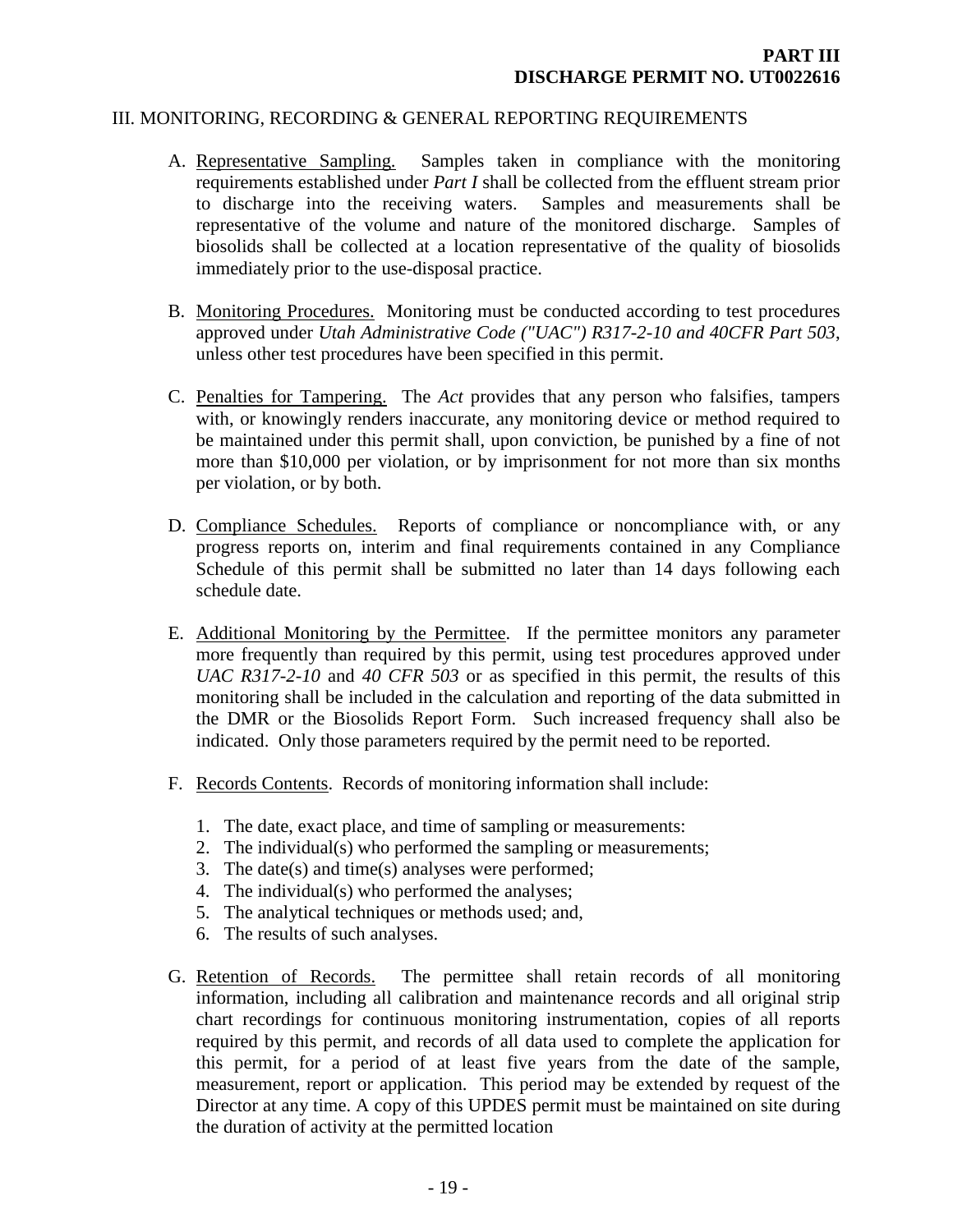## H. Twenty-four Hour Notice of Noncompliance Reporting.

- <span id="page-22-0"></span>1. The permittee shall (orally) report any noncompliance including transportation accidents, spills, and uncontrolled runoff from biosolids transfer or land application sites which may seriously endanger health or environment, as soon as possible, but no later than twenty-four (24) hours from the time the permittee first became aware of circumstances. The report shall be made to the Division of Water Quality, (801) 536-4300, or 24-hour answering service (801) 536-4123.
- 2. The following occurrences of noncompliance shall be reported by telephone (801) 536-4300 as soon as possible but no later than 24 hours from the time the permittee becomes aware of the circumstances:
	- a. Any noncompliance which may endanger health or the environment;
	- b. Any unanticipated bypass, which exceeds any effluent limitation in the permit (See *Part IV.G, Bypass of Treatment Facilities.)*;
	- c. Any upset which exceeds any effluent limitation in the permit (See *Part IV.H*, *Upset Conditions*.);
	- d. Violation of a maximum daily discharge limitation for any of the pollutants listed in the permit; or,
	- e. Violation of any of the Table 3 metals limits, the pathogen limits, the vector attraction reduction limits or the management practices for biosolids that have been sold or given away.
- 3. A written submission shall also be provided within five days of the time that the permittee becomes aware of the circumstances. The written submission shall contain:
	- a. A description of the noncompliance and its cause;
	- b. The period of noncompliance, including exact dates and times;
	- c. The estimated time noncompliance is expected to continue if it has not been corrected;
	- d. Steps taken or planned to reduce, eliminate, and prevent reoccurrence of the noncompliance; and,
	- e. Steps taken, if any, to mitigate the adverse impacts on the environment and human health during the noncompliance period.
- 4. The Director may waive the written report on a case-by-case basis if the oral report has been received within 24 hours by the Division of Water Quality, (801) 536-4300.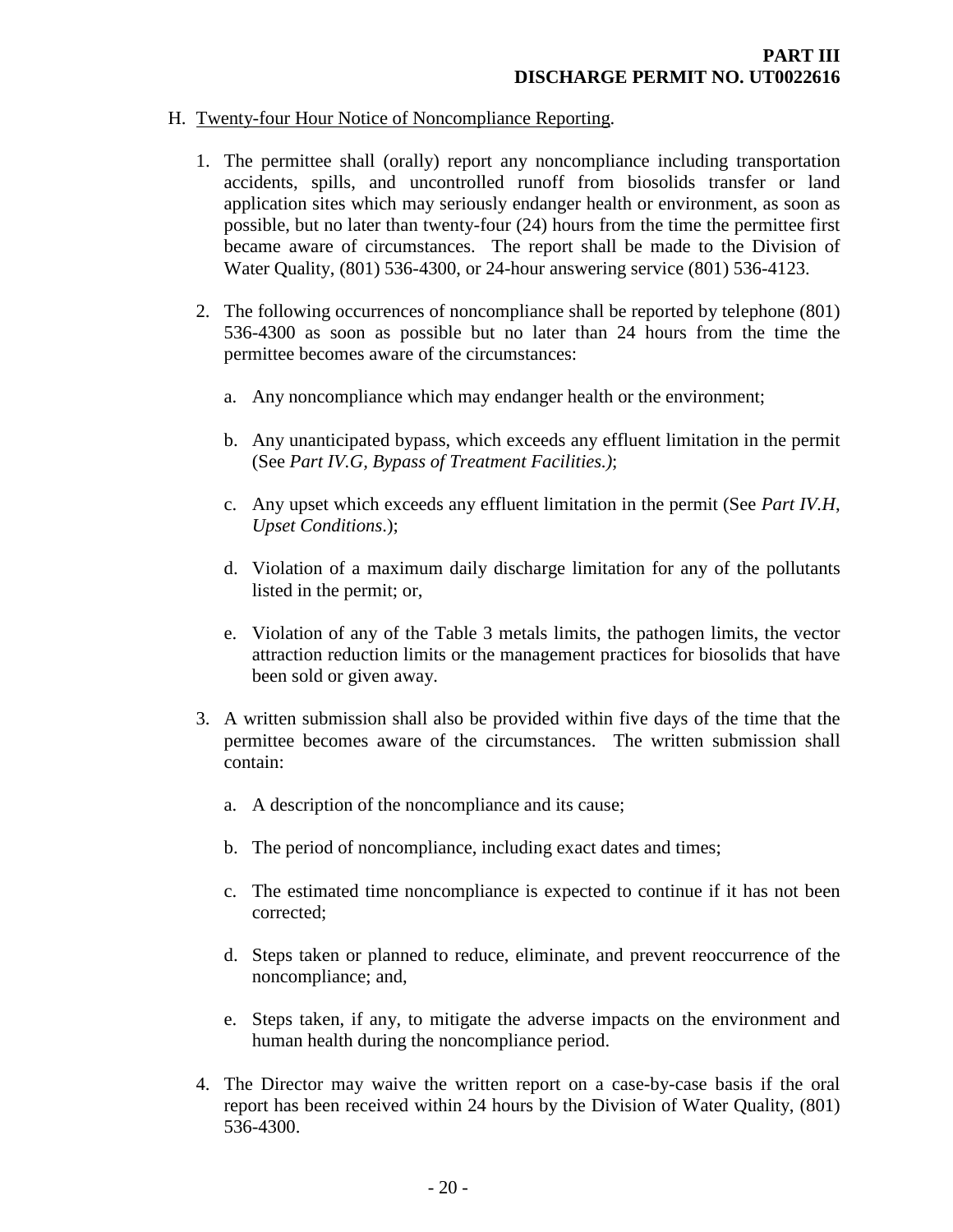- <span id="page-23-0"></span>5. Reports shall be submitted to the addresses in *Part I.D*, *Reporting of Monitoring Results*.
- I. Other Noncompliance Reporting. Instances of noncompliance not required to be reported within 24 hours shall be reported at the time that monitoring reports for *Part I.D* are submitted. The reports shall contain the information listed in *Part III.H.3*
- <span id="page-23-1"></span>J. Inspection and Entry The permittee shall allow the Director, or an authorized representative, upon the presentation of credentials and other documents as may be required by law, to:
	- 1. Enter upon the permittee's premises where a regulated facility or activity is located or conducted, or where records must be kept under the conditions of the permit;
	- 2. Have access to and copy, at reasonable times, any records that must be kept under the conditions of this permit;
	- 3. Inspect at reasonable times any facilities, equipment (including monitoring and control equipment), practices, or operations regulated or required under this permit, including but not limited to, biosolids treatment, collection, storage facilities or area, transport vehicles and containers, and land application sites;
	- 4. Sample or monitor at reasonable times, for the purpose of assuring permit compliance or as otherwise authorized by the *Act*, any substances or parameters at any location, including, but not limited to, digested biosolids before dewatering, dewatered biosolids, biosolids transfer or staging areas, any ground or surface waters at the land application sites or biosolids, soils, or vegetation on the land application sites; and,
	- 5. The permittee shall make the necessary arrangements with the landowner or leaseholder to obtain permission or clearance, the Director, or authorized representative, upon the presentation of credentials and other documents as may be required by law, will be permitted to enter without delay for the purposes of performing their responsibilities.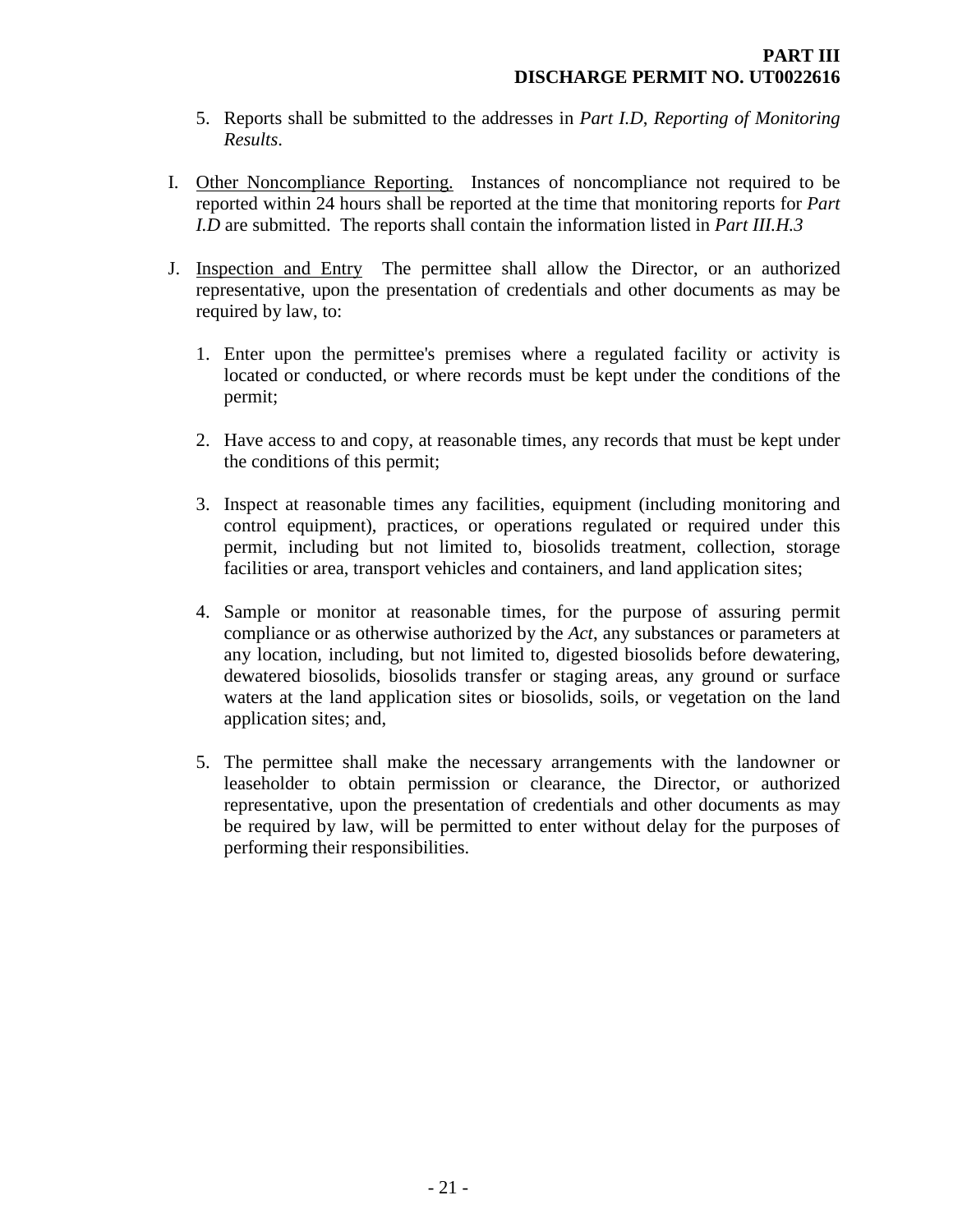## IV. COMPLIANCE RESPONSIBILITIES

- <span id="page-24-1"></span><span id="page-24-0"></span>A. Duty to Comply. The permittee must comply with all conditions of this permit. Any permit noncompliance constitutes a violation of the Act and is grounds for enforcement action; for permit termination, revocation and reissuance, or modification; or for denial of a permit renewal application. The permittee shall give advance notice to the Director of any planned changes in the permitted facility or activity, which may result in noncompliance with permit requirements.
- <span id="page-24-2"></span>B. Penalties for Violations of Permit Conditions. The *Act* provides that any person who violates a permit condition implementing provisions of the *Act* is subject to a civil penalty not to exceed \$10,000 per day of such violation. Any person who willfully or negligently violates permit conditions or the Act is subject to a fine not exceeding \$25,000 per day of violation. Any person convicted under *UCA 19-5-115(2)* a second time shall be punished by a fine not exceeding \$50,000 per day. Except as provided at *Part IV.G*, *Bypass of Treatment Facilities* and *Part IV.H*, *Upset Conditions*, nothing in this permit shall be construed to relieve the permittee of the civil or criminal penalties for noncompliance.
- <span id="page-24-3"></span>C. Need to Halt or Reduce Activity not a Defense. It shall not be a defense for a permittee in an enforcement action that it would have been necessary to halt or reduce the permitted activity in order to maintain compliance with the conditions of this permit.
- <span id="page-24-4"></span>D. Duty to Mitigate. The permittee shall take all reasonable steps to minimize or prevent any discharge in violation of this permit, which has a reasonable likelihood of adversely affecting human health or the environment. The permittee shall also take all reasonable steps to minimize or prevent any land application in violation of this permit.
- <span id="page-24-5"></span>E. Proper Operation and Maintenance. The permittee shall at all times properly operate and maintain all facilities and systems of treatment and control (and related appurtenances) which are installed or used by the permittee to achieve compliance with the conditions of this permit. Proper operation and maintenance also includes adequate laboratory controls and quality assurance procedures. This provision requires the operation of back-up or auxiliary facilities or similar systems, which are installed by a permittee only when the operation is necessary to achieve compliance with the conditions of the permit.
- <span id="page-24-6"></span>F. Removed Substances. Collected screening, grit, solids, sludge, or other pollutants removed in the course of treatment shall be disposed of in such a manner so as to prevent any pollutant from entering any waters of the state or creating a health hazard. Sludge/digester supernatant and filter backwash shall not directly enter either the final effluent or waters of the state by any other direct route.
- <span id="page-24-7"></span>G. Bypass of Treatment Facilities.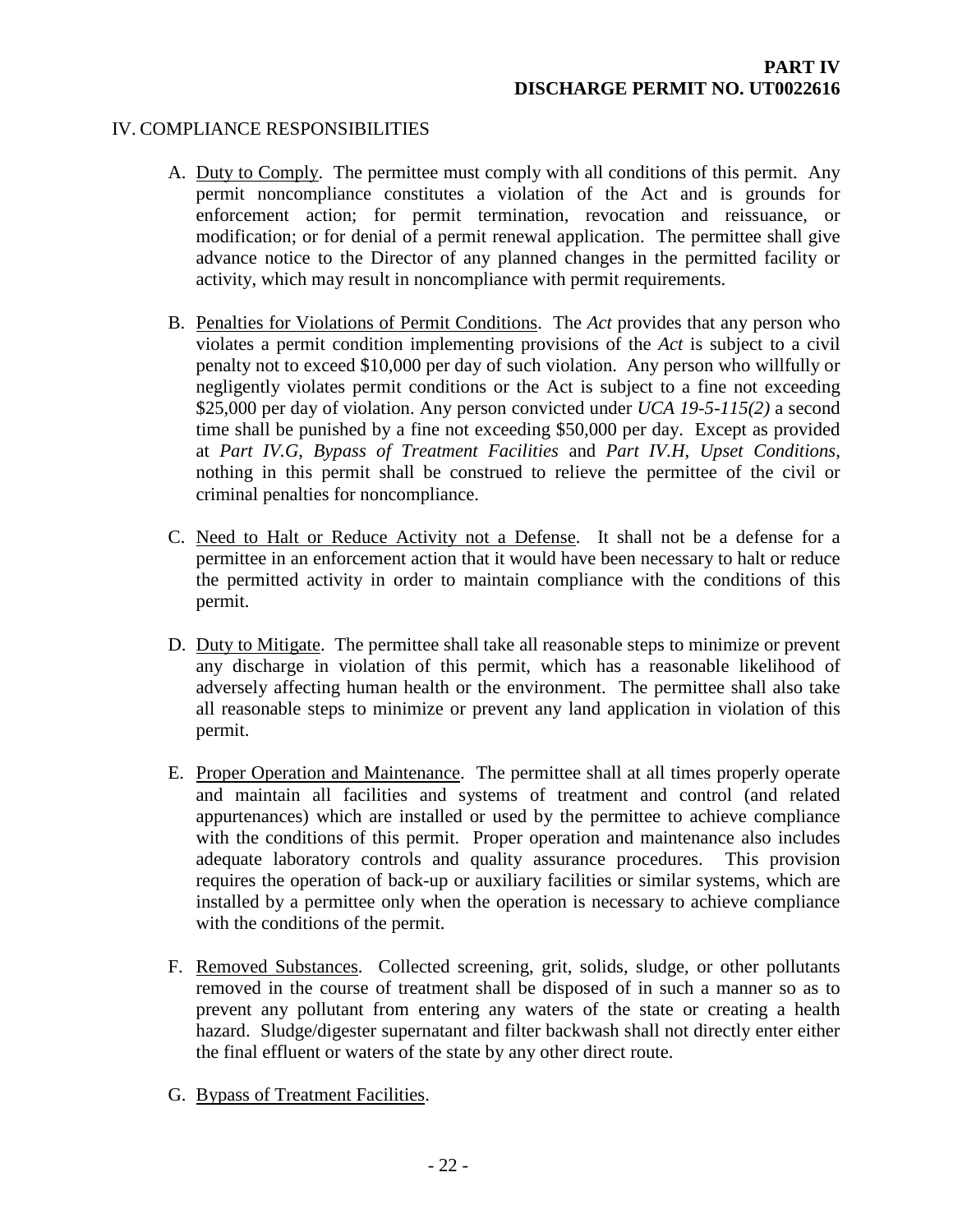- 1. Bypass Not Exceeding Limitations. The permittee may allow any bypass to occur which does not cause effluent limitations to be exceeded, but only if it also is for essential maintenance to assure efficient operation. These bypasses are not subject to paragraph 2 and 3 of this section.
- 2. Prohibition of Bypass.
	- a. Bypass is prohibited, and the Director may take enforcement action against a permittee for bypass, unless:
		- (1) Bypass was unavoidable to prevent loss of human life, personal injury, or severe property damage;
		- (2) There were no feasible alternatives to bypass, such as the use of auxiliary treatment facilities, retention of untreated wastes, or maintenance during normal periods of equipment downtime. This condition is not satisfied if adequate backup equipment should have been installed in the exercise of reasonable engineering judgement to prevent a bypass which occurred during normal periods of equipment downtime or preventive maintenance, and
		- (3) The permittee submitted notices as required under *Part IV.G.3*.
	- b. The Director may approve an anticipated bypass, after considering its adverse effects, if the Director determines that it will meet the three conditions listed in *Part IV.G.2.a (1), (2) and (3)*.
- 3. Notice.
	- a. *Anticipated bypass*. Except as provided above in *Part IV.G.2* and below in *Part IV.G.3.b*, if the permittee knows in advance of the need for a bypass, it shall submit prior notice, at least ninety days before the date of bypass. The prior notice shall include the following unless otherwise waived by the Director:
		- (1) Evaluation of alternative to bypass, including cost-benefit analysis containing an assessment of anticipated resource damages:
		- (2) A specific bypass plan describing the work to be performed including scheduled dates and times. The permittee must notify the Director in advance of any changes to the bypass schedule;
		- (3) Description of specific measures to be taken to minimize environmental and public health impacts;
		- (4) A notification plan sufficient to alert all downstream users, the public and others reasonably expected to be impacted by the bypass;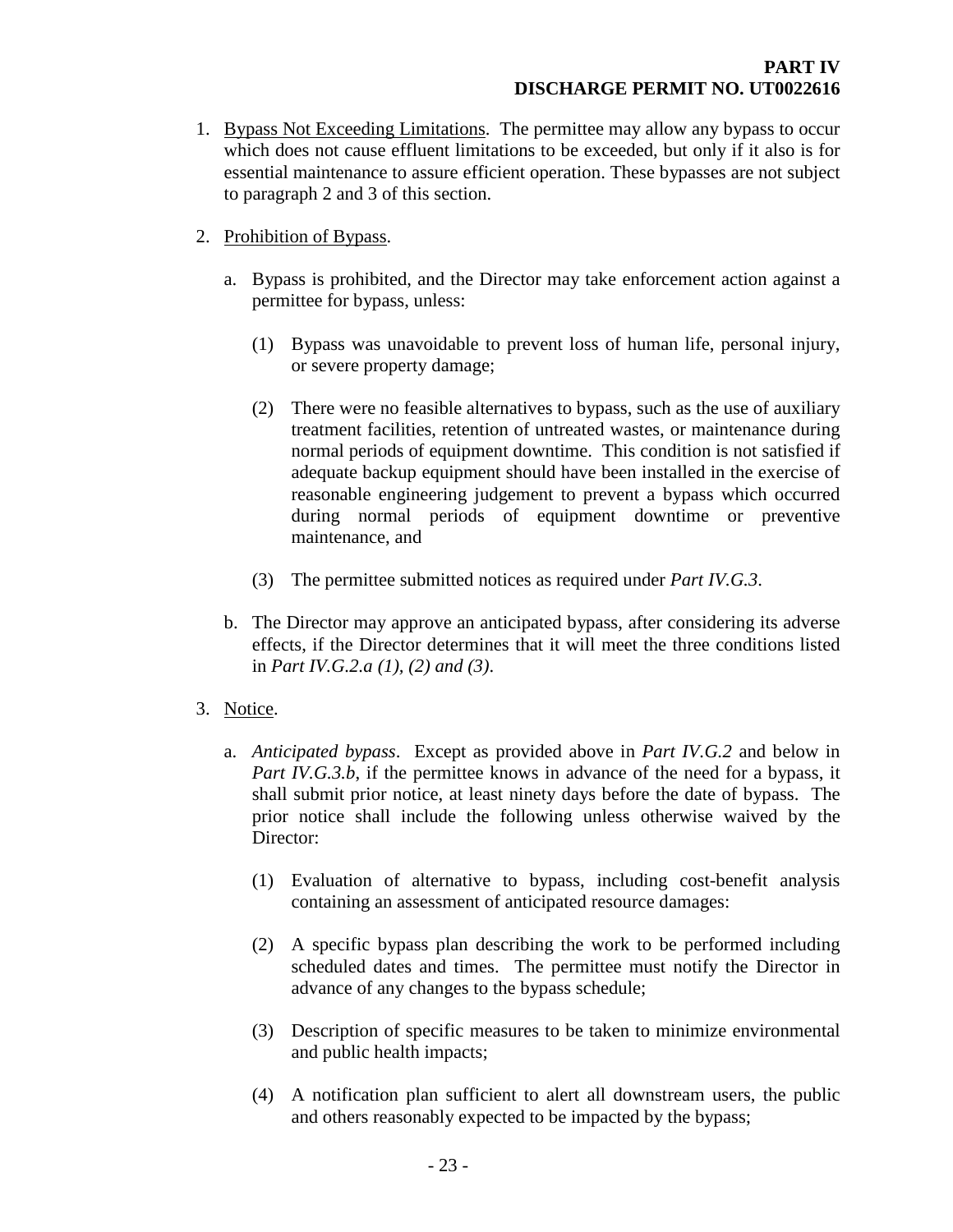- (5) A water quality assessment plan to include sufficient monitoring of the receiving water before, during and following the bypass to enable evaluation of public health risks and environmental impacts; and,
- (6) Any additional information requested by the Director.
- b. *Emergency Bypass*. Where ninety days advance notice is not possible, the permittee must notify the Director, and the Director of the Department of Natural Resources, as soon as it becomes aware of the need to bypass and provide to the Director the information in *Part IV.G.3.a.(1) through (6)* to the extent practicable.
- c. *Unanticipated bypass*. The permittee shall submit notice of an unanticipated bypass to the Director as required under *Part III.H*, Twenty Four Hour Reporting. The permittee shall also immediately notify the Director of the Department of Natural Resources, the public and downstream users and shall implement measures to minimize impacts to public health and environment to the extent practicable.
- <span id="page-26-0"></span>H. Upset Conditions.
	- 1. Effect of an upset. An upset constitutes an affirmative defense to an action brought for noncompliance with technology based permit effluent limitations if the requirements of paragraph 2 of this section are met. Director's administrative determination regarding a claim of upset cannot be judiciously challenged by the permittee until such time as an action is initiated for noncompliance.
	- 2. Conditions necessary for a demonstration of upset. A permittee who wishes to establish the affirmative defense of upset shall demonstrate, through properly signed, contemporaneous operating logs, or other relevant evidence that:
		- a. An upset occurred and that the permittee can identify the cause(s) of the upset;
		- b. The permitted facility was at the time being properly operated;
		- c. The permittee submitted notice of the upset as required under *Part IV.H*, *Twenty-four Hour Notice of Noncompliance Reporting*; and,
		- d. The permittee complied with any remedial measures required under *Part IV.D*, *Duty to Mitigate*.
	- 3. Burden of proof. In any enforcement proceeding, the permittee seeking to establish the occurrence of an upset has the burden of proof.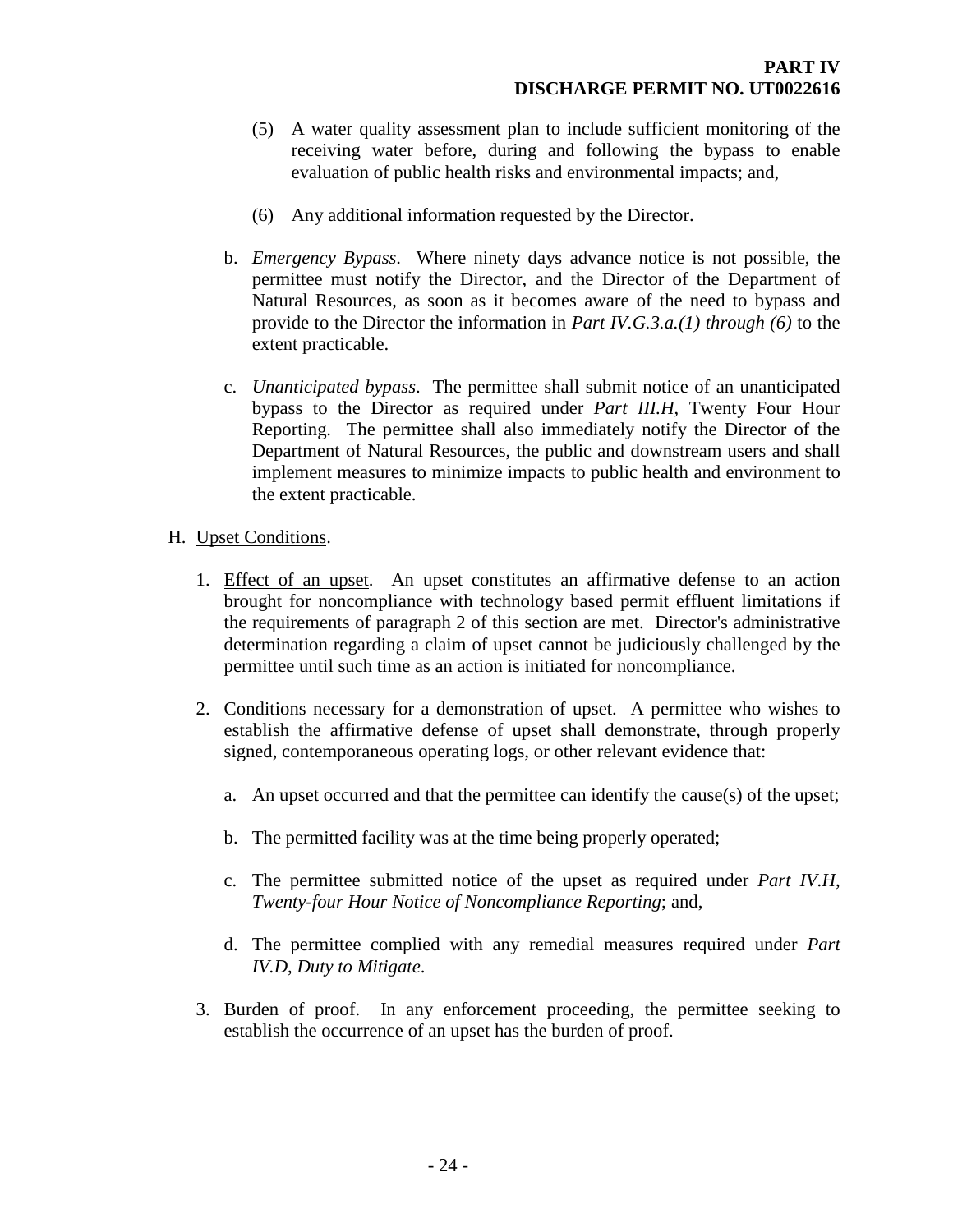## V. GENERAL REQUIREMENTS

- <span id="page-27-1"></span><span id="page-27-0"></span>A. Planned Changes. The permittee shall give notice to the Director as soon as possible of any planned physical alterations or additions to the permitted facility. Notice is required only when the alteration or addition could significantly change the nature or increase the quantity of parameters discharged or pollutant sold or given away. This notification applies to pollutants, which are not subject to effluent limitations in the permit. In addition, if there are any planned substantial changes to the permittee's existing sludge facilities or their manner of operation or to current sludge management practices of storage and disposal, the permittee shall give notice to the Director of any planned changes at least 30 days prior to their implementation.
- <span id="page-27-2"></span>B. Anticipated Noncompliance. The permittee shall give advance notice to the Director of any planned changes in the permitted facility or activity, which may result in noncompliance with permit requirements.
- <span id="page-27-3"></span>C. Permit Actions. This permit may be modified, revoked and reissued, or terminated for cause. The filing of a request by the permittee for a permit modification, revocation and reissuance, or termination, or a notification of planned changes or anticipated noncompliance, does not stay any permit condition.
- <span id="page-27-4"></span>D. Duty to Reapply. If the permittee wishes to continue an activity regulated by this permit after the expiration date of this permit, the permittee shall apply for and obtain a new permit. The application shall be submitted at least 180 days before the expiration date of this permit.
- <span id="page-27-5"></span>E. Duty to Provide Information. The permittee shall furnish to the Director, within a reasonable time, any information which the Director may request to determine whether cause exists for modifying, revoking and reissuing, or terminating this permit, or to determine compliance with this permit. The permittee shall also furnish to the Director, upon request, copies of records required to be kept by this permit.
- <span id="page-27-6"></span>F. Other Information. When the permittee becomes aware that it failed to submit any relevant facts in a permit application, or submitted incorrect information in a permit application or any report to the Director, it shall promptly submit such facts or information.
- <span id="page-27-7"></span>G. Signatory Requirements. All applications, reports or information submitted to the Director shall be signed and certified.
	- 1. All permit applications shall be signed by either a principal executive officer or ranking elected official.
	- 2. All reports required by the permit and other information requested by the Director shall be signed by a person described above or by a duly authorized representative of that person. A person is a duly authorized representative only if: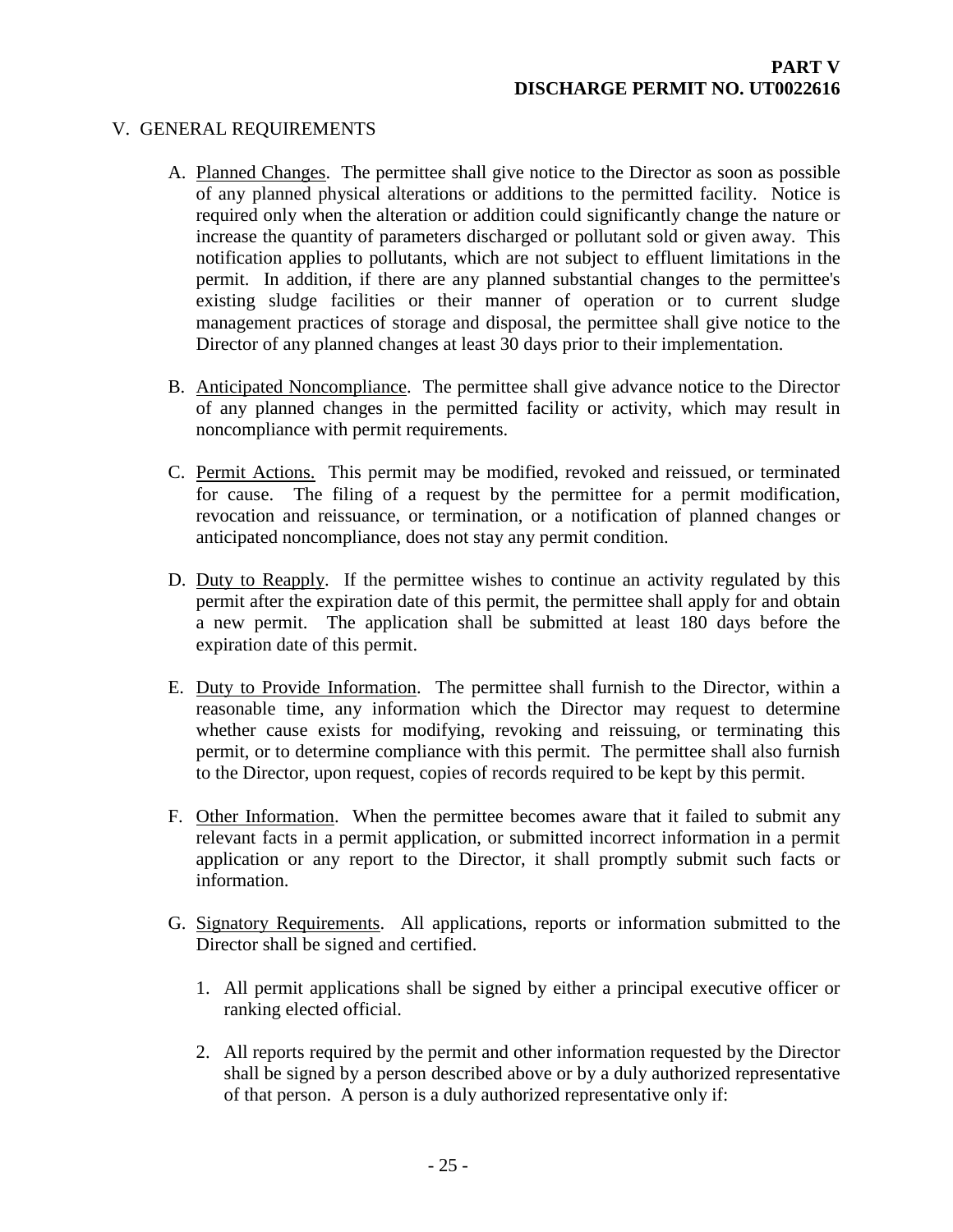- a. The authorization is made in writing by a person described above and submitted to the Director, and,
- b. The authorization specifies either an individual or a position having responsibility for the overall operation of the regulated facility, such as the position of plant manager, superintendent, position of equivalent responsibility, or an individual or position having overall responsibility for environmental matters. A duly authorized representative may thus be either a named individual or any individual occupying a named position.
- 3. Changes to authorization. If an authorization under *Part V.G.2* is no longer accurate because a different individual or position has responsibility for the overall operation of the facility, a new authorization satisfying the requirements of *Part V.G.2.* must be submitted to the Director prior to or together with any reports, information, or applications to be signed by an authorized representative.
- 4. Certification. Any person signing a document under this section shall make the following certification:

"I certify under penalty of law that this document and all attachments were prepared under my direction or supervision in accordance with a system designed to assure that qualified personnel properly gather and evaluate the information submitted. Based on my inquiry of the person or persons who manage the system, or those persons directly responsible for gathering the information, the information submitted is, to the best of my knowledge and belief, true, accurate, and complete. I am aware that there are significant penalties for submitting false information, including the possibility of fine and imprisonment for knowing violations."

- <span id="page-28-0"></span>H. Penalties for Falsification of Reports. The *Act* provides that any person who knowingly makes any false statement, representation, or certification in any record or other document submitted or required to be maintained under this permit, including monitoring reports or reports of compliance or noncompliance shall, upon conviction be punished by a fine of not more than \$10,000.00 per violation, or by imprisonment for not more than six months per violation, or by both.
- <span id="page-28-1"></span>I. Availability of Reports. Except for data determined to be confidential under *UAC R317-8-3.2*, all reports prepared in accordance with the terms of this permit shall be available for public inspection at the office of Director. As required by the *Act*, permit applications, permits and effluent data shall not be considered confidential.
- <span id="page-28-2"></span>J. Oil and Hazardous Substance Liability. Nothing in this permit shall be construed to preclude the permittee of any legal action or relieve the permittee from any responsibilities, liabilities, or penalties to which the permittee is or may be subject under the *Act*.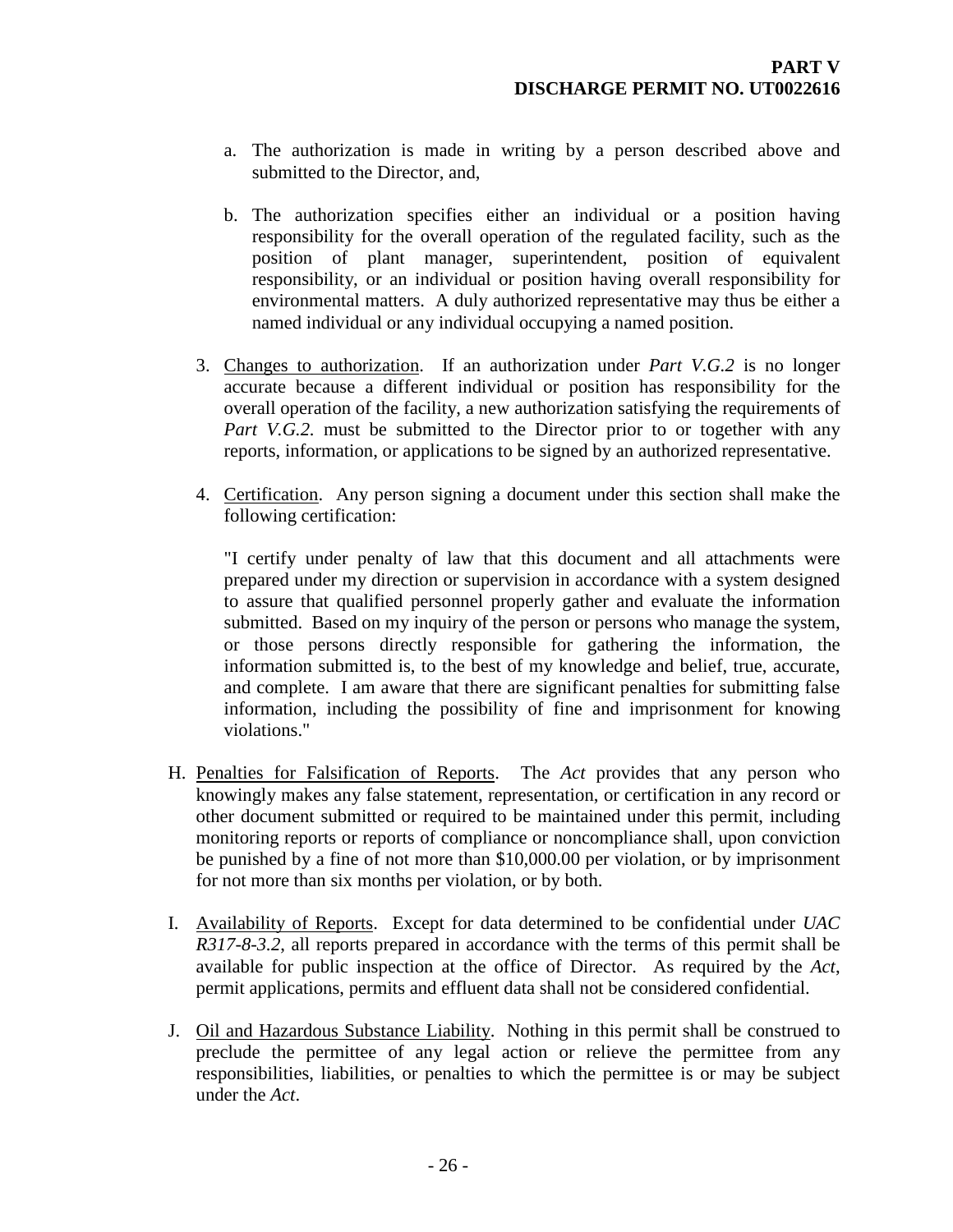- <span id="page-29-0"></span>K. Property Rights. The issuance of this permit does not convey any property rights of any sort, or any exclusive privileges, nor does it authorize any injury to private property or any invasion of personal rights, nor any infringement of federal, state or local laws or regulations.
- <span id="page-29-1"></span>L. Severability. The provisions of this permit are severable, and if any provisions of this permit, or the application of any provision of this permit to any circumstance, is held invalid, the application of such provision to other circumstances, and the remainder of this permit, shall not be affected thereby.
- <span id="page-29-2"></span>M. Transfers. This permit may be automatically transferred to a new permittee if:
	- 1. The current permittee notifies the Director at least 20 days in advance of the proposed transfer date;
	- 2. The notice includes a written agreement between the existing and new permittee's containing a specific date for transfer of permit responsibility, coverage, and liability between them; and,
	- 3. The Director does not notify the existing permittee and the proposed new permittee of his or her intent to modify, or revoke and reissue the permit. If this notice is not received, the transfer is effective on the date specified in the agreement mentioned in paragraph *2* above.
- <span id="page-29-3"></span>N. State or Federal Laws. Nothing in this permit shall be construed to preclude the institution of any legal action or relieve the permittee from any responsibilities, liabilities, or penalties established pursuant to any applicable state law or regulation under authority preserved by *UCA 19-5-117* and *Section 510* of the *Act* or any applicable Federal or State transportation regulations, such as but not limited to the Department of Transportation regulations.
- <span id="page-29-4"></span>O. Water Quality - Reopener Provision. This permit may be reopened and modified (following proper administrative procedures) to include the appropriate effluent limitations and compliance schedule, if necessary, if one or more of the following events occurs:
	- 1. Water Quality Standards for the receiving water(s) to which the permittee discharges are modified in such a manner as to require different effluent limits than contained in this permit.
	- 2. A final wasteload allocation is developed and approved by the State and/or EPA for incorporation in this permit.
	- 3. Revisions to the current CWA § 208 areawide treatment management plans or promulgations/revisions to TMDLs (40 CFR 130.7) approved by the EPA and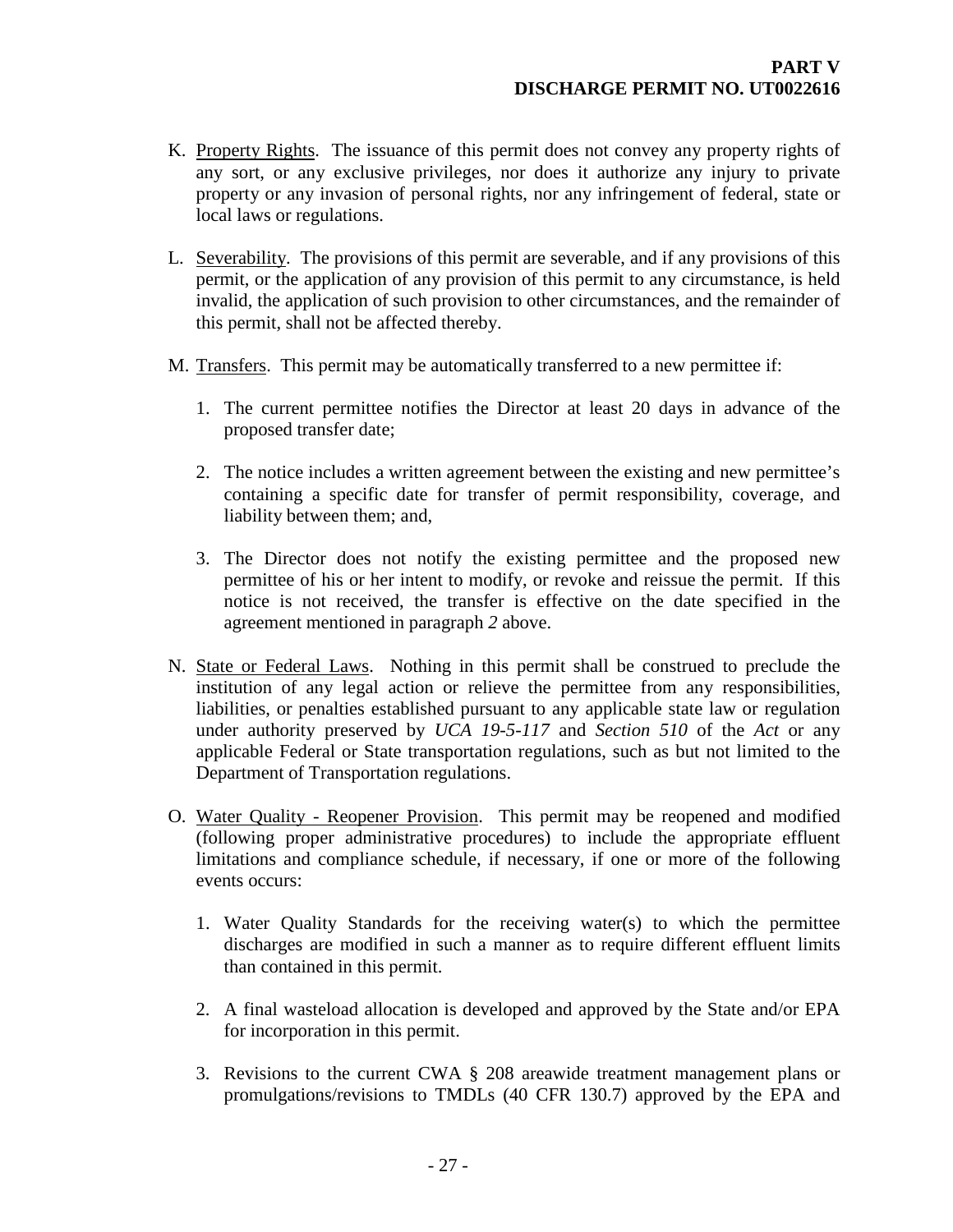<span id="page-30-0"></span>adopted by DWQ which calls for different effluent limitations than contained in this permit.

- P. Toxicity Limitation Reopener Provision. This permit may be reopened and modified (following proper administrative procedures) to include, whole effluent toxicity (WET) limitations, a compliance date, a compliance schedule, a change in the whole effluent toxicity (biomonitoring) protocol, additional or modified numerical limitations, or any other conditions related to the control of toxicants if one or more of the following events occur;
	- 1. Toxicity is detected, as per *Part I.C.5.* of this permit, during the duration of this permit.
	- 2. The TRE results indicate that the toxicant(s) represent pollutant(s) that may be controlled with specific numerical limits, and the Director agrees that numerical controls are the most appropriate course of action.
	- 3. Following the implementation of numerical control(s) of toxicant(s), the Director agrees that a modified biomonitoring protocol is necessary to compensate for those toxicant that are controlled numerically.
	- 4. The TRE reveals other unique conditions or characteristics, which in the opinion of the permit issuing authority justify the incorporation of unanticipated special conditions in the permit.
- <span id="page-30-1"></span>Q. Storm Water-Reopener Provision. At any time during the duration (life) of this permit, this permit may be reopened and modified (following proper administrative procedures) as per *UAC R317.8*, to include, any applicable storm water provisions and requirements, a storm water pollution prevention plan, a compliance schedule, a compliance date, monitoring and/or reporting requirements, or any other conditions related to the control of storm water discharges to "waters-of-State".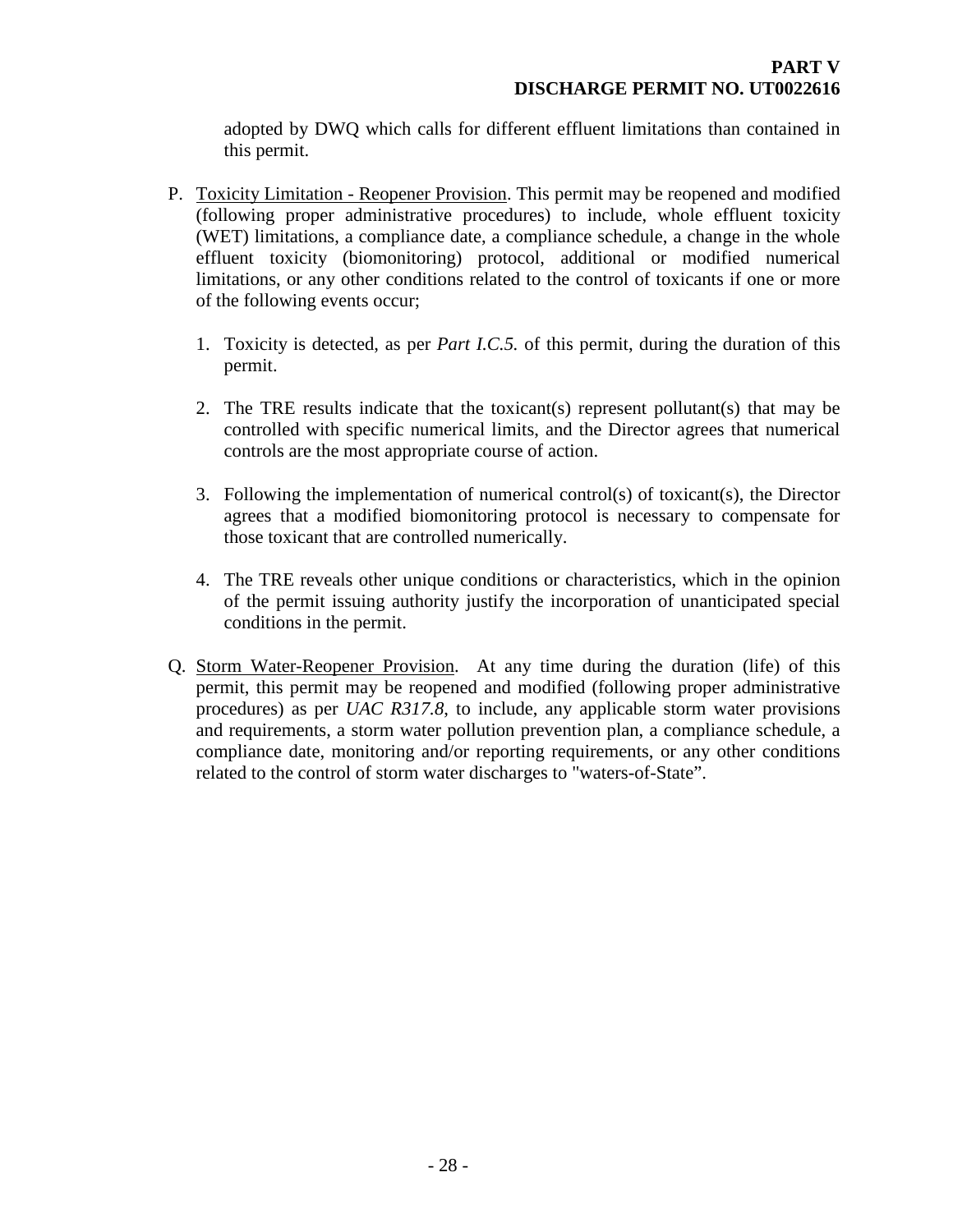## VI. DEFINITIONS

#### <span id="page-31-0"></span>A. Wastewater.

- <span id="page-31-1"></span>1. "7-day and weekly average" is the arithmetic average of all samples collected during a consecutive 7-day period or calendar week whichever is applicable. The 7-day and weekly averages are applicable only to those effluent characteristics for which there are 7-day average effluent limitations. The calendar week, beginning on Sunday and ending on Saturday, shall be used for purposes of reporting selfmonitoring data on discharge monitoring report forms. Weekly averages shall be calculated for all calendar weeks with Saturdays in the month. If a calendar week overlaps two months (i.e., the Sunday is in one month and the Saturday in the following month), the weekly average calculated for that calendar week shall be included in the data for the month that contains the Saturday.
- 2. "10-year, 24-hour precipitation event" means the maximum 24-hour precipitation event with a probable recurrence interval of once in 10 years. This information is available in *Weather Bureau Technical Paper No. 40*, May 1961 and *National Oceanographic and Atmospheric Administration Atlas 2,* 1973 for the 11 Western States, and may be obtained from the National Climatic Center of the Environmental Data Service, National Oceanic and Atmospheric Administration, U.S. Department of Commerce.
- 3. "30-day and monthly average" is the arithmetic average of all samples collected during a consecutive 30-day period or calendar month, whichever is applicable. The calendar month shall be used for purposes of reporting self-monitoring data on discharge monitoring report forms.
- 4. "Act," means the *Utah Water Quality Act*.
- 5. "Best Management Practices" (BMP's) means schedules of activities, prohibitions of practices, maintenance procedures, and other management practices to prevent or reduce the pollution of waters of the State. BMP's also include treatment requirements, operating procedures, and practices to control plant site runoff, spillage or leaks, sludge or waste disposal, or drainage from raw material storage.
- 6. "Bypass," means the diversion of waste streams from any portion of a treatment facility.
- 7. "Chronic toxicity" occurs when the survival, growth, or reproduction for either test species exposed to a specific percent effluent dilution is significantly less (at the 95 percent confidence level) than the survival, growth, or reproduction of the control specimens. A five dilution test will be used.
- 8. "Coal pile runoff" means the rainfall runoff from or through any coal storage pile.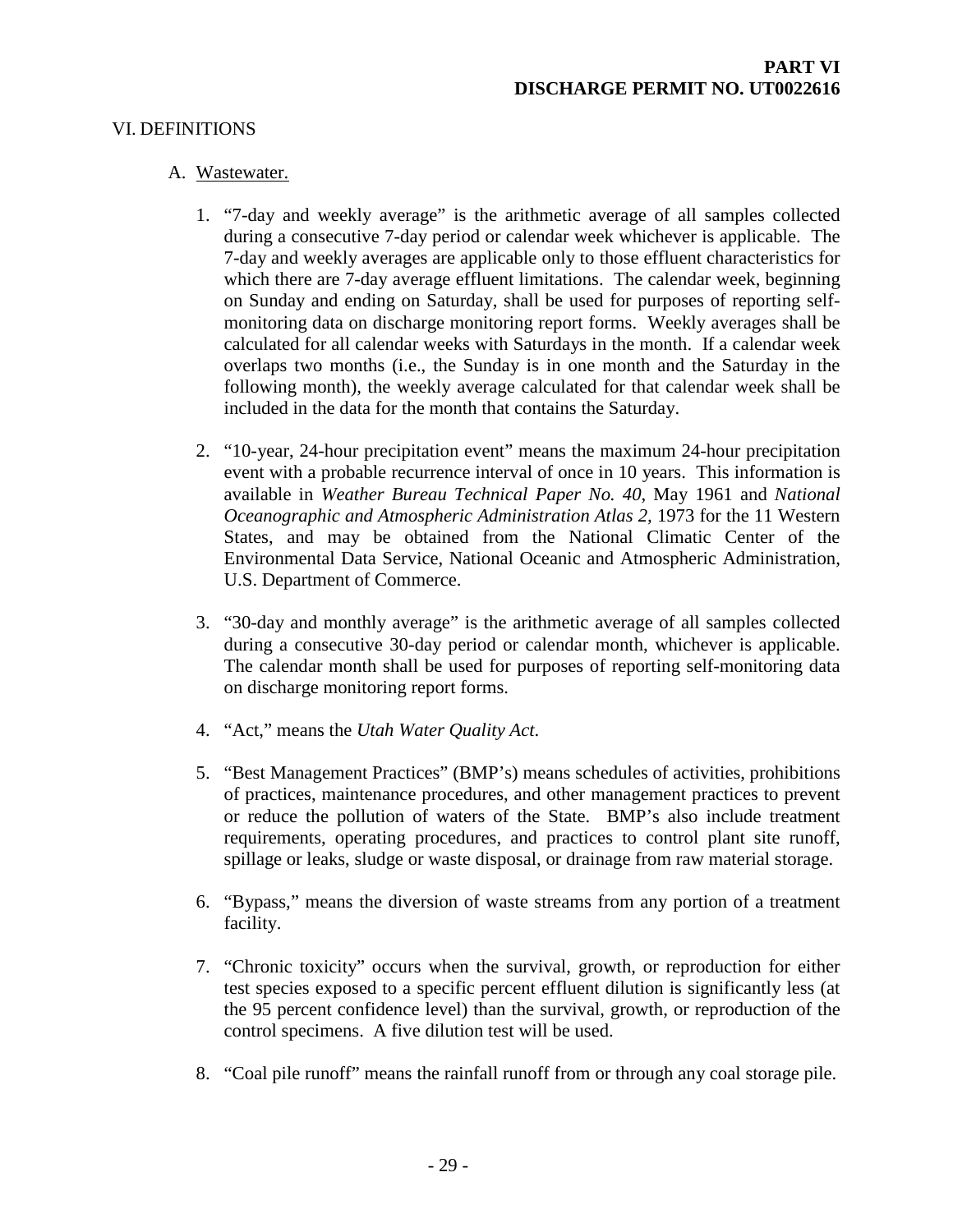- 9. "Composite Samples" shall be flow proportioned. The composite sample shall, as a minimum, contain at least four (4) samples collected over the compositing period. Unless otherwise specified, the time between the collection of the first sample and the last sample shall not be less than six (6) hours nor more than 24 hours. Acceptable methods for preparation of composite samples are as follows:
	- a. Constant time interval between samples, sample volume proportional to flow rate at time of sampling;
	- b. Constant time interval between samples, sample volume proportional to total flow (volume) since last sample. For the first sample, the flow rate at the time the sample was collected may be used;
	- c. Constant sample volume, time interval between samples proportional to flow (i.e., sample taken every "X" gallons of flow); and,
	- d. Continuous sample volume, with sample collection rate proportional to flow rate.
- 10. "CWA," means *The Federal Water Pollution Control Act*, as amended, by *The Clean Water Act of 1987*.
- 11. "Daily Maximum" (Daily Max.) is the maximum value allowable in any single sample or instantaneous measurement.
- 12. "EPA," means the United States Environmental Protection Agency.
- 13. "Director," means Director of the Division of the Utah Division of Water Quality.
- 14. A "grab" sample, for monitoring requirements, is defined as a single "dip and take" sample collected at a representative point in the discharge stream.
- 15. An "instantaneous" measurement, for monitoring requirements, is defined as a single reading, observation, or measurement.
- 16. " $IC_{25}$ " is the concentration of toxicant (given in % effluent) that would cause a 25% reduction in mean young per female or a 25% reduction in overall growth for the test population.
- 17. "Illicit discharge" means any discharge to a municipal separate storm sewer that is not composed entirely of storm water except discharges pursuant to a UPDES permit (other than the UPDES permit for discharges from the municipal separate storm sewer) and discharges from fire fighting activities, fire hydrant flushing, potable water sources including waterline flushing, uncontaminated ground water (including dewatering ground water infiltration), foundation or footing drains where flows are not contaminated with process materials such as solvents,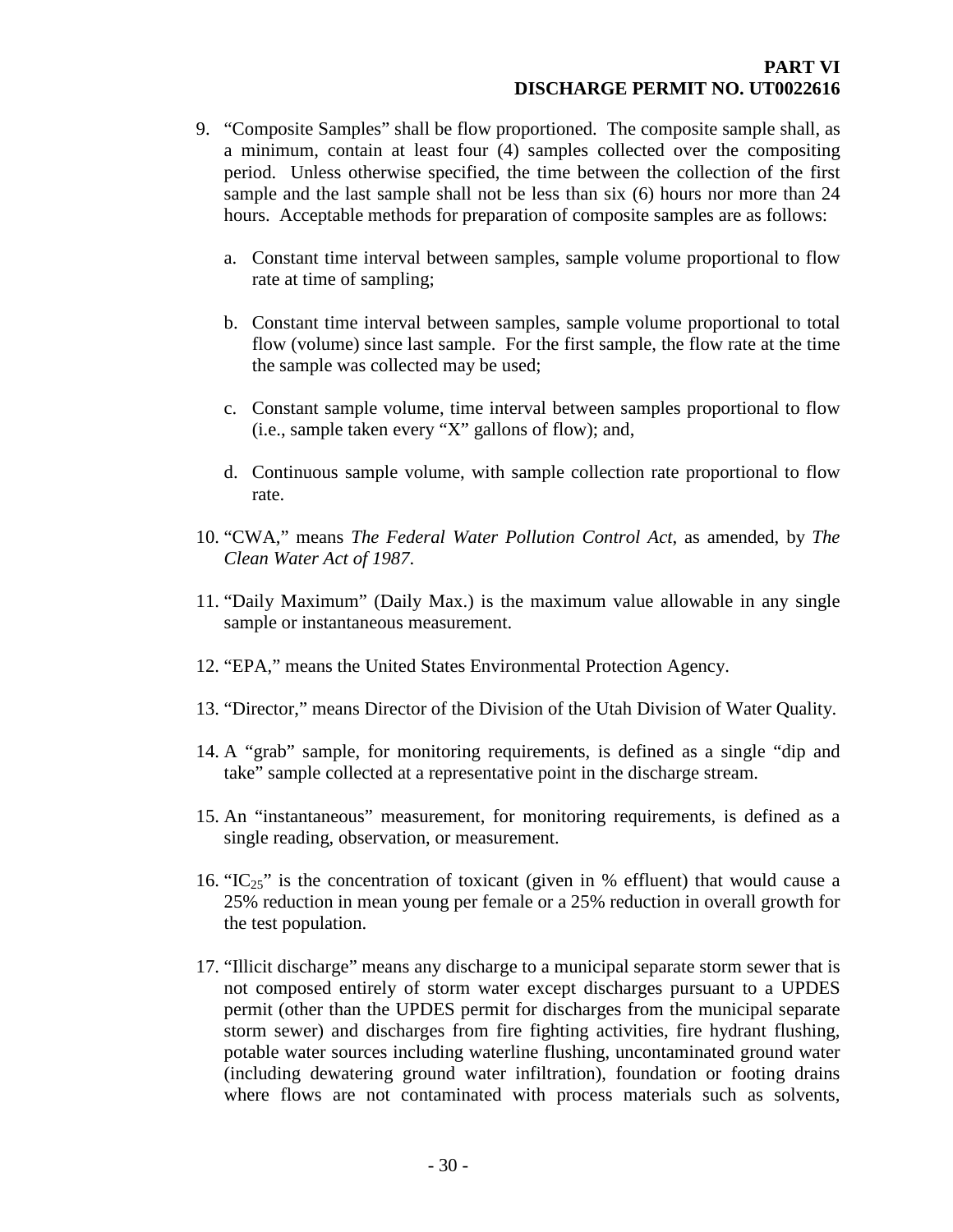springs, riparian habitats, wetlands, irrigation water, exterior building wash down where there are no chemical or abrasive additives, pavement wash water where spills or leaks of toxic or hazardous materials have not occurred and where detergents are not used, and air conditioning condensate.

- 18. "Point Source" means any discernible, confined, and discrete conveyance, including but not limited to, any pipe, ditch, channel, tunnel, conduit, well, discrete fissure, container, rolling stock, concentrated animal feeding operation, landfill leachate collection system, vessel or other floating craft from which pollutants are or may be discharges. This term does not include return flows from irrigated agriculture or agriculture storm water runoff.
- 19. "Runoff coefficient" means the fraction of total rainfall that will appear at a conveyance as runoff.
- 20. "*Section 313* water priority chemical" means a chemical or chemical categories which:
	- a. Are listed at *40 Code of Federal Regulations (CFR) 372.65* pursuant to *Section 313* of *Title III* of the *Emergency Planning and Community Right-to-Know Act (EPCRA)* (also known as *Title III* of the *Superfund Amendments and Reauthorization Act* of 1986);
	- b. Are present at or above threshold levels at a facility subject to *EPCRA, Section 313* reporting requirements, and
	- c. Meet at least one of the following criteria:
		- (1) Are listed in *Appendix D* of *40 CFR 122* on *Table II* (organic priority pollutants), *Table III* (certain metals, cyanides, and phenols) or *Table IV* (certain toxic pollutants and hazardous substances);
		- (2) Are listed as a hazardous substance pursuant to *Section 311(b)(2)(A)* of the *CWA* at *40 CFR 116.4*; or
		- (3) Are pollutants for which EPA has published acute or chronic toxicity criteria
- 21. "Severe Property Damage," means substantial physical damage to property, damage to the treatment facilities which causes them to become inoperable, or substantial and permanent loss of natural resources which can reasonably be expected to occur in the absence of a bypass. Severe property damage does not mean economic loss caused by delays in production.
- 22. "Significant materials" includes, but is not limited to: raw materials; fuels; materials such as solvents, detergents, and plastic pellets; finished materials such